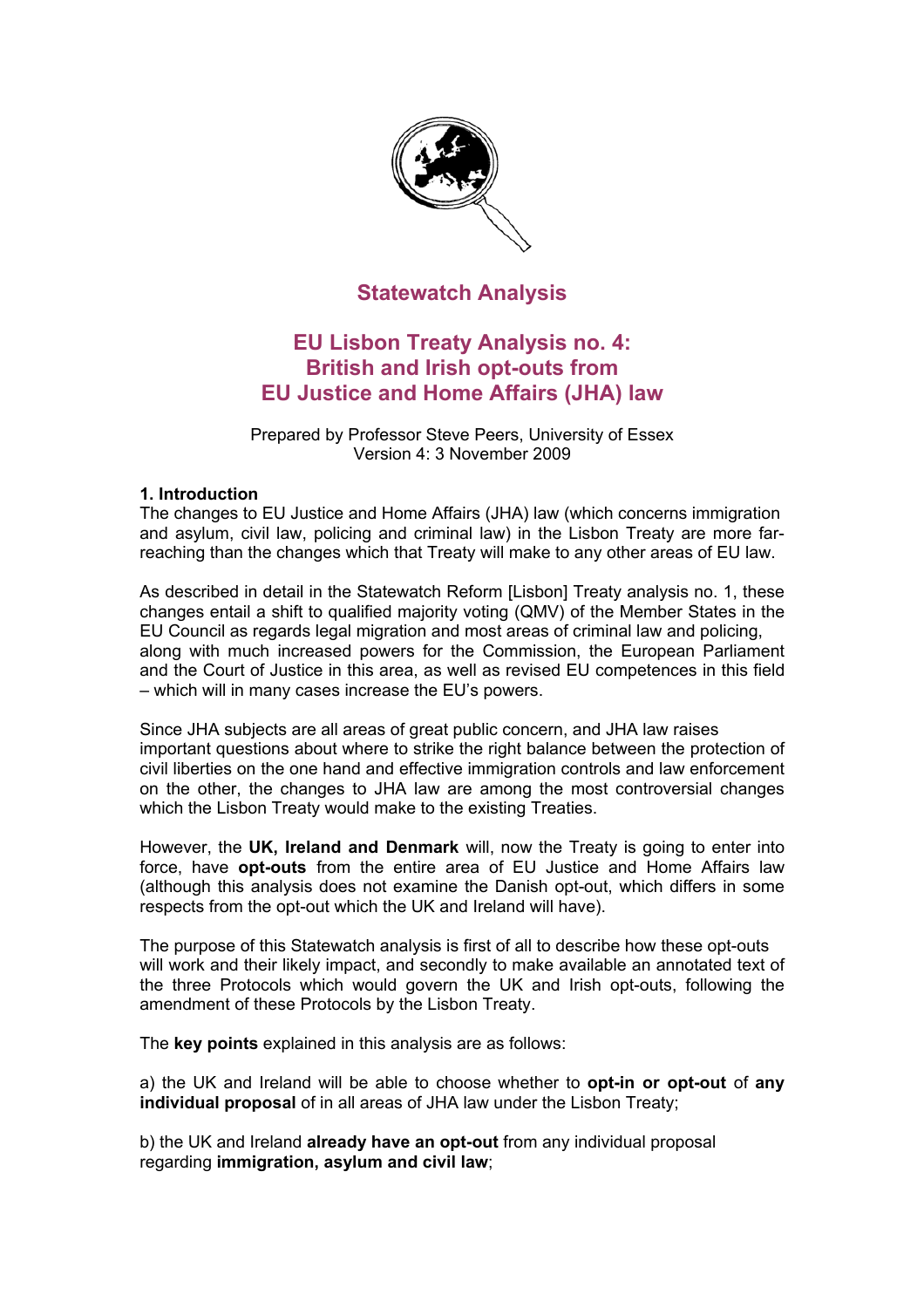c) the UK and Ireland are therefore **not 'giving up a veto'** as regards **immigration, asylum and civil law**, since they already gave that veto up, in return for an opt-out, at the time of the Treaty of Amsterdam;

d) the UK and Ireland will get a **new opt-out** from any individual proposal regarding **policing and criminal law**;

e) there are **new specific rules** in the new Treaty to govern the situation where the UK or Ireland seeks to **opt out of an amendment** to legislation which it already participates in;

f) in the areas of **policing and criminal law**, the UK and Ireland are in most cases **giving up a veto in return for an opt-out** in the Lisbon Treaty;

g) the UK and Ireland will be subject to the **expanded jurisdiction of the Court of Justice** as regards **asylum and civil law** legislation which they have already opted into (or will opt into in future), as well as any **future policing and criminal law**  legislation which they opt into;

h) the UK and Ireland (and, in fact, other Member States) will **not** be subject to the expanded jurisdiction of the Court of Justice as regards **existing policing and criminal law** legislation, for a period of five years after the entry into force of the new Treaty; after five years, the UK will have to make a choice between accepting the Court's jurisdiction on such measures or opting out entirely of those measures – although it could subsequently opt back in to some of them if it accepted the Court's jurisdiction over them.

This analysis looks in turn at:

- 1) UK and Irish JHA opt-outs prior to the Treaty of Amsterdam
- 2) UK and Irish JHA opt-outs in the Treaty of Amsterdam
- 3) The current UK and Irish JHA opt-outs in practice
- 4) UK and Irish JHA opt-outs in the Lisbon Treaty
- 5) The likely impact of the UK and Irish JHA opt-outs in the Lisbon Treaty
- 6) The JHA jurisdiction of the Court of Justice and the UK and Irish opt-outs

#### **1. Opt-outs prior to the Treaty of Amsterdam**

Prior to the Treaty of Amsterdam – which entered into force on 1 May 1999 – the UK and Ireland had no opt-out from EU Justice and Home Affairs cooperation, as it was originally provided for in the Maastricht Treaty of 1992, also known as the original version of the Treaty on European Union (TEU), which entered into force on 1 November 1993.

Instead, most of the other Member States had set up the 'Schengen' system for taking forward JHA cooperation amongst themselves, starting with the Schengen Agreement of 1985 and as further detailed in the Schengen Convention of 1990, which was applied in practice by some Member States from March 1995, with other Member States applying it later. This Convention abolished internal border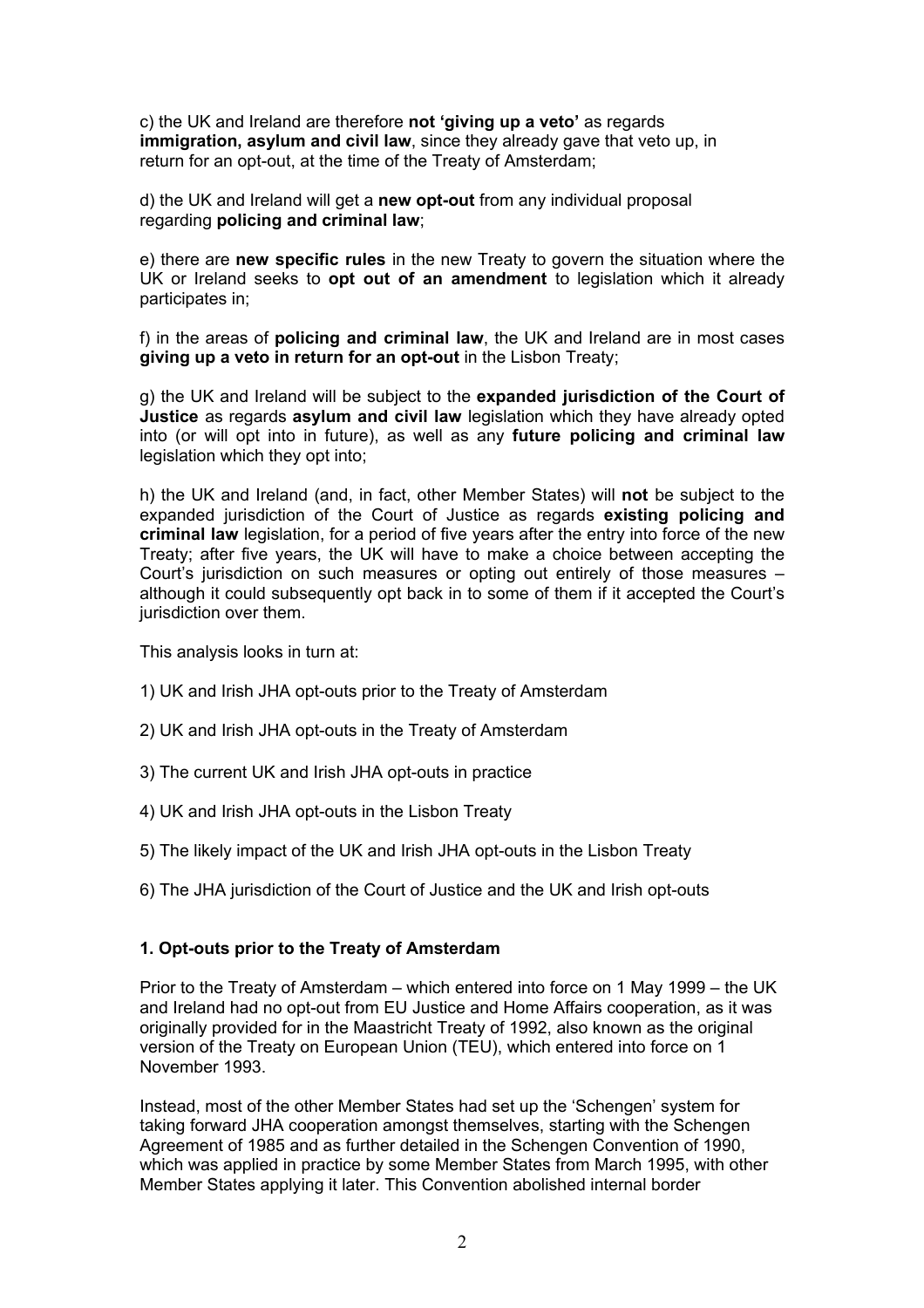controls on persons between the participating States, and also provided for harmonised rules on visa policy, external border control, and aspects of illegal migration, as well as rules on criminal and police cooperation and the creation of the Schengen Information System (SIS), a database containing policing, criminal law and immigration information to be shared between Member States.

## **2) UK and Irish JHA opt-outs in the Treaty of Amsterdam**

The Treaty of Amsterdam attached to the TEU and the Treaty establishing the European Community (TEC) three separate Protocols setting out overlapping optouts for the UK and Ireland from aspects of EU JHA law.

#### *a) The Schengen 'acquis'*

The Treaty of Amsterdam brought the Schengen treaties, along with the measures implementing them (the Schengen *acquis*), into the EU legal order, by means of a Protocol on the Schengen acquis. This Protocol allows the UK and Ireland to participate in part or all of the Schengen acquis, subject to the unanimous approval of the Member States fully participating in that acquis (ie, the 'Schengen States'). The text of this Protocol, with the amendments made to it by the Lisbon Treaty, can be found as Annex I to this analysis.

Applying this Protocol, the UK applied to participate in parts of the Schengen acquis in 1999 and the Schengen States approved this in 2000 in the form of an EU Council Decision. This Council Decision provides that the UK participates in the Schengen rules concerning illegal immigration, policing and criminal law (except for cross-border 'hot pursuit' by police officers) and the policing and criminal law parts of the Schengen Information System (which provide for a database on extradition requests, wanted persons, missing persons, persons to be kept under surveillance and stolen objects, for example stolen cars). It has applied since 1 January 2005, except for the UK's participation in the Schengen Information System, which is not likely to apply in practice until 2011 at the earliest.

A further Council Decision of 2002 admits Ireland to participate in all the same parts of the Schengen acquis as the UK, except Ireland does not participate in crossborder undercover surveillance by police officers. However, none of this Decision has yet been applied in practice.

Both of these Decisions require the UK and Ireland to opt in to all further measures which 'build upon' the measures which the UK and Ireland have opted into by means of each Decision.

#### *b) Border controls*

A second Protocol specifies clearly that nothing can oblige the UK and Ireland to abolish their border controls with other Member States. The text of the Protocol, with the amendments made to it by the Lisbon Treaty, can be found as Annex II to this analysis.

#### *c) Immigration, asylum and civil law legislation*

A third Protocol allows the UK and Ireland to choose whether or not to opt in to proposed EC immigration, asylum and civil law legislation. Since the Treaty of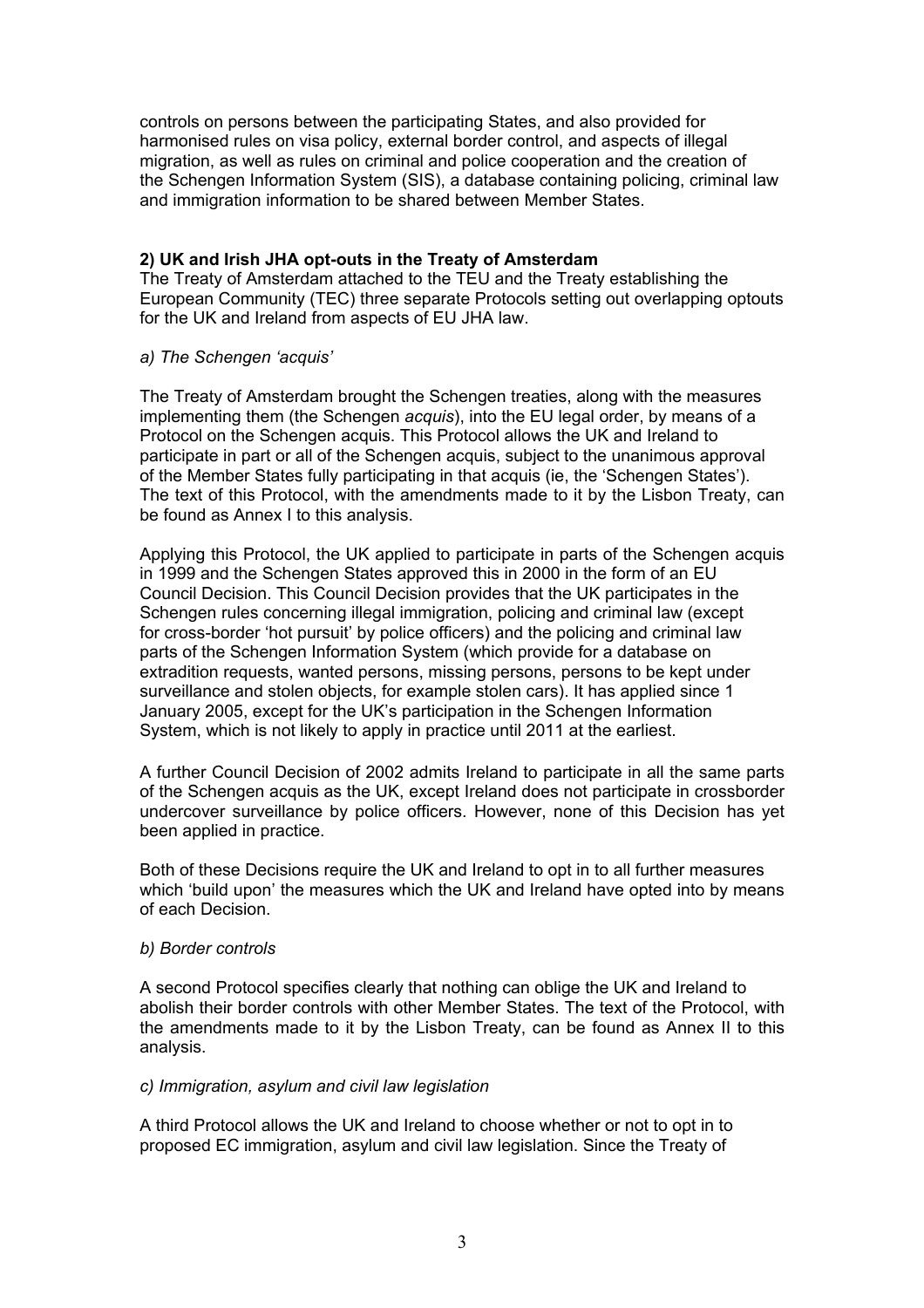Amsterdam, these subjects have been dealt with in a special section of the EC Treaty (Articles 61-69 in Title IV of Part Three of that Treaty, known in practice as 'Title IV').

When a legislative proposal is made, the UK and Ireland have three months to decide whether they wish to opt in to discussions. If they do not opt in, they are deemed to have opted out, and discussions simply go ahead without them. Any legislation which is adopted then binds the other Member States.

If the UK and Ireland opt in, then discussions go ahead with their full participation. But if the UK and Ireland block agreement on the proposed text, then the other Member States can go ahead and adopt the proposed legislation without them. For that reason, it **cannot be said that the UK and Ireland have a veto** over the adoption of EC immigration, asylum or civil law legislation, **or that they ever had one**, since the entry into force of the Treaty of Amsterdam.

Finally, if legislation is adopted without the participation of the UK and Ireland, those Member States can still opt in to that legislation at any time afterwards, with the permission of the European Commission (the other Member States do not have a vote on this issue).

The UK and Ireland do not have to act together, but can take separate decisions on opting into discussions on proposed legislation, or into legislation which has been adopted.

The text of the Protocol on the UK and Irish opt-out from proposed immigration, asylum and civil law legislation (the 'Title IV Protocol'), with the amendments which would be made to it by the Lisbon Treaty, can be found as Annex III to this analysis.

# **3) The current UK and Irish JHA opt-outs in practice**

Usually the UK and Ireland take the same view about opting in or out of proposals concerning immigration, asylum or civil law, but in several cases they have taken different views. In practice, to date the UK and Ireland have opted into most civil law measures, almost all asylum measures, and some measures concerning irregular (illegal) migration. But they have opted out of most measures concerning legal migration or visas and border controls.

Annex IV to this analysis presents a complete record of the UK and Irish decisions to opt in or out of all adopted or currently proposed measures covered by the 'Title IV opt-out'.

There has been no case where after the UK or Ireland opted in to a proposal, they blocked agreement on that proposal, resulting in the other Member States going ahead without them. It is understood that the UK Home Office is particularly keen to avoid this ever happening, and so far it has succeeded.

The dynamics of this issue have changed since qualified majority voting (QMV) has been introduced into most areas of immigration, asylum and civil law, from 2003- 2005 (unanimous voting still applies to legislation on legal immigration and family law). If the UK or Ireland opt in to discussions where QMV applies, then it is impossible for either Member State, or both Member States together, to block a legislative proposal (they would only have about a third of the votes needed to form a 'blocking minority'). They would have to hope that they could put together a blocking minority with other Member States, and that this coalition would stay together.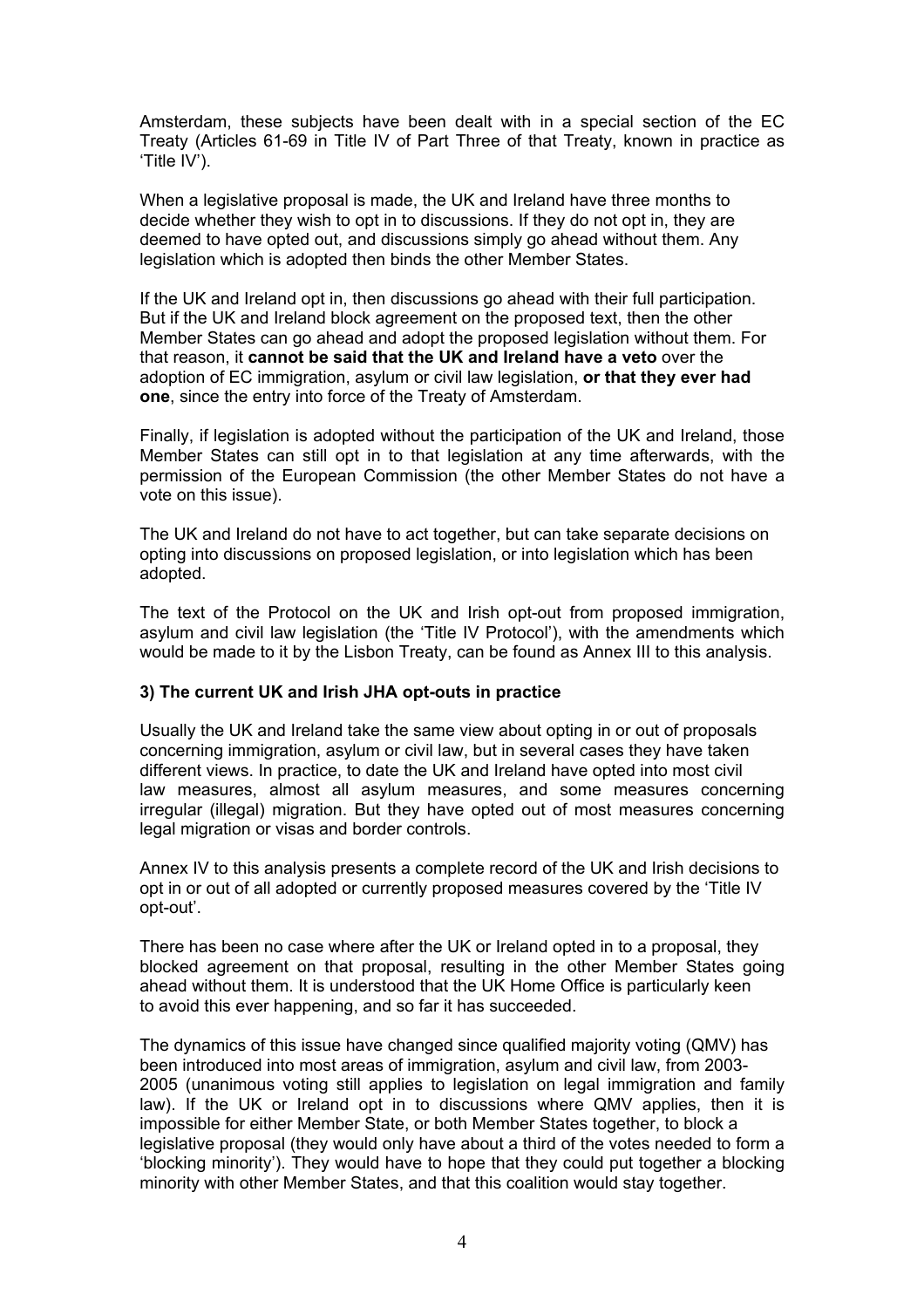So it is riskier for the UK or Ireland to opt in where QMV applies, as they might well be outvoted and forced to accept legislation they do not want -- not just because of the views of the other Member States, but because of the position of the European Parliament, which usually has 'co-decision' (joint decision-making) powers where QMV applies. In fact, the UK has already been outvoted in two cases concerning EU funding legislation (the Refugee Fund and the Return Fund), although in these cases the UK only voted against the legislation for technical reasons (because the House of Commons still maintained a parliamentary scrutiny reserve), not because of any substantive objections to the text of the measures.

In contrast, where unanimity applied and the UK or Ireland opted in and then objected to the text, then either a) the text would be considered blocked or b) the other Member States would go ahead without the UK and/or Ireland or c) the other Member States would compromise so that the UK and Ireland would vote in favour of the text, and it could be adopted with their participation. In practice the latter happened. Certainly it was impossible, where unanimity applied, for the UK and Ireland to be bound by legislation without their consent.

It appears that, perhaps because of the risk of being outvoted now that QMV applies, the UK and Ireland have been generally less willing to opt in to proposed legislation in the last two years. But it should be emphasized that the decision to opt out of proposed legislation means that the UK and Ireland cannot possibly be bound by a proposal (if it is adopted) without their consent. That risk only applies if the UK or Ireland choose to opt in to a proposal – and that decision is up to them. However, it is sometimes suggested that under the 'opt-out' system, the UK and Ireland will be pressured to opt in to legislation by other Member States, and this pressure might prove politically impossible to resist. But the evidence of ten years of applying the Title IV opt-out system is that this is simply not true. **There is no evidence whatsoever that the UK and Ireland have ever been pressured to opt in to proposed or adopted legislation against their will.** 

The UK and Ireland have also not been pressured to abolish border controls, or to adopt other aspects of Schengen cooperation, or (outside the field of JHA) to adopt monetary union (in the UK's case) without their consent. No doubt the other Member States, and the EU institutions, would *prefer* the UK and Ireland to opt fully in to all JHA measures, and (in the UK's case) to opt in to monetary union too. But they have been willing to live with the UK's and Ireland's non-participation in many measures, just as the UK and Ireland have been willing to live with other Member States going ahead without them.

On the contrary, there are some cases where the UK wished to participate in EU measures, and was denied the ability to do so. So there has been **forced exclusion, not forced inclusion**. This happened in two cases: the Regulation establishing a European borders agency, and the Regulation establishing security standards for national passports (within the context of the standard EU format for these passports). The reason for the exclusion was that, in the view of the Council and the Commission, the UK could not opt in to these measures because they were adding to parts of the Schengen acquis in which the UK did not participate (ie, standard external border controls).

Put another way, in the Council's and Commission's view, the rules on participation in the Schengen acquis (the unanimous consent of the Schengen States) applied, rather than the rules on participation in the Title IV Protocol (the will of the UK alone). And anyway, the UK would have to opt in to all the Schengen rules on external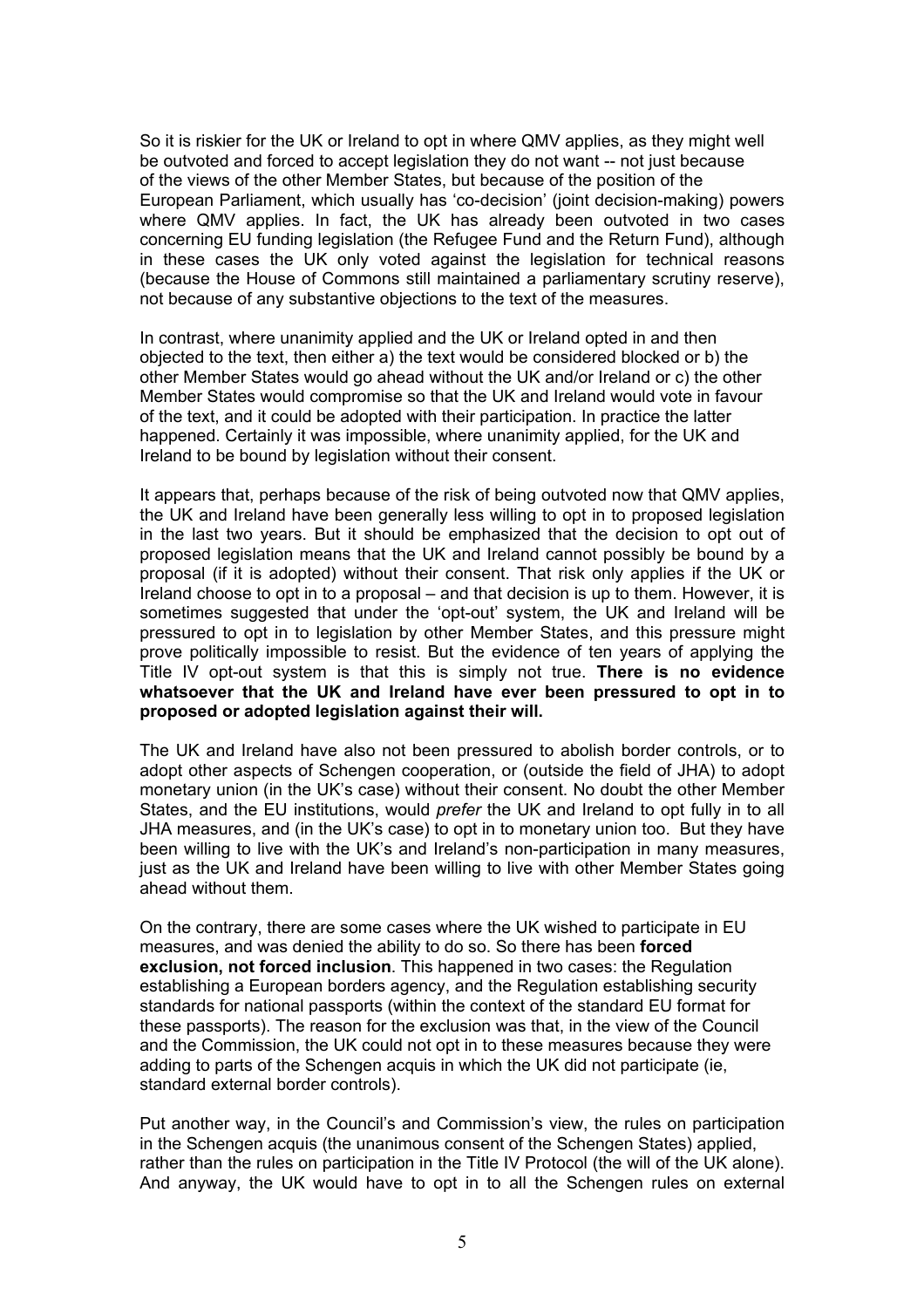border controls (with the consent of all the Schengen States) before it could opt in to the legislation building on those rules.

The alternative argument, made by the UK, was that the Title IV Protocol applied rather than the Schengen Protocol, so the UK should have been able to opt in to these two measures without previously applying the Schengen external border control rules following the consent of all the Schengen States.

This dispute went to the Court of Justice (Cases C-77/05 and C-137/05 *UK v Council*), and the Court's judgments of December 2007 backed the position of the Council and the Commision, rather than the UK.

Furthermore, the UK has expressed an interest in greater access to SIS immigration data (ie, data on individuals who are in principle to be refused entry into all of the Schengen States), and data held in the Visa Information System (holding information on applicants for Schengen visas) which will soon be set up. The Council and Commission argue that this is not legally possible under the current Treaty framework, because the UK has not opted in to the Schengen policy on visas and common border controls. The Court judgments of December 2007 (mentioned above) upheld the Council and Commission position.

Finally, it should be noted that the decision by the Irish government to opt in to individual Title IV proposals is subject to approval by the Irish parliament (Article 29(4)(6) of the Irish Constitution). In contrast, that decision in the UK is up to the government alone.

## **4) UK and Irish JHA opt-outs in the Lisbon Treaty**

The **Lisbon Treaty**, as signed in December 2007, puts the **British opt-out agreed as part of the negotiating mandate for the Treaty into clear legal language** (see Annex III). In fact, the Lisbon Treaty also **extends the policing and criminal law opt-out to Ireland.** Also the Lisbon Treaty provides for an 'emergency brake' that will apply to most criminal law legislation, and furthermore provide for a process for some Member States to go ahead without the others in the event that a proposal concerning the European Public Prosecutor or aspects of police cooperation is vetoed.

But the latter changes do not matter so much to the UK and Ireland since these countries will have an opt-out from all proposed legislation in this area. These rules do have a limited relevance in case the UK and Ireland opt in to a proposal and then find they have objections to the text as it is amended during the negotiations, or in case a new government takes office in either country that has greater misgivings about the proposed text. In that case the UK or Ireland could pull the emergency brake, where one exists, or block a decision to proceed by unanimity, as regards the European public prosecutor or aspects of police cooperation. In the former case, other Member States would go ahead without the UK and Ireland, if there was no agreement on settling the dispute at the level of EU leaders. In the latter case, other Member States would go ahead without the UK and Ireland without any referral of the dispute to the EU leaders' level.

In one case it is **not entirely clear whether the UK and Ireland in fact have an opt-out** or not. This is the provision allowing for substantive criminal law measures to be adopted where this is necessary for the implementation of another Union policy, where harmonization measures have been adopted (Article 69f(2) of the TFEU).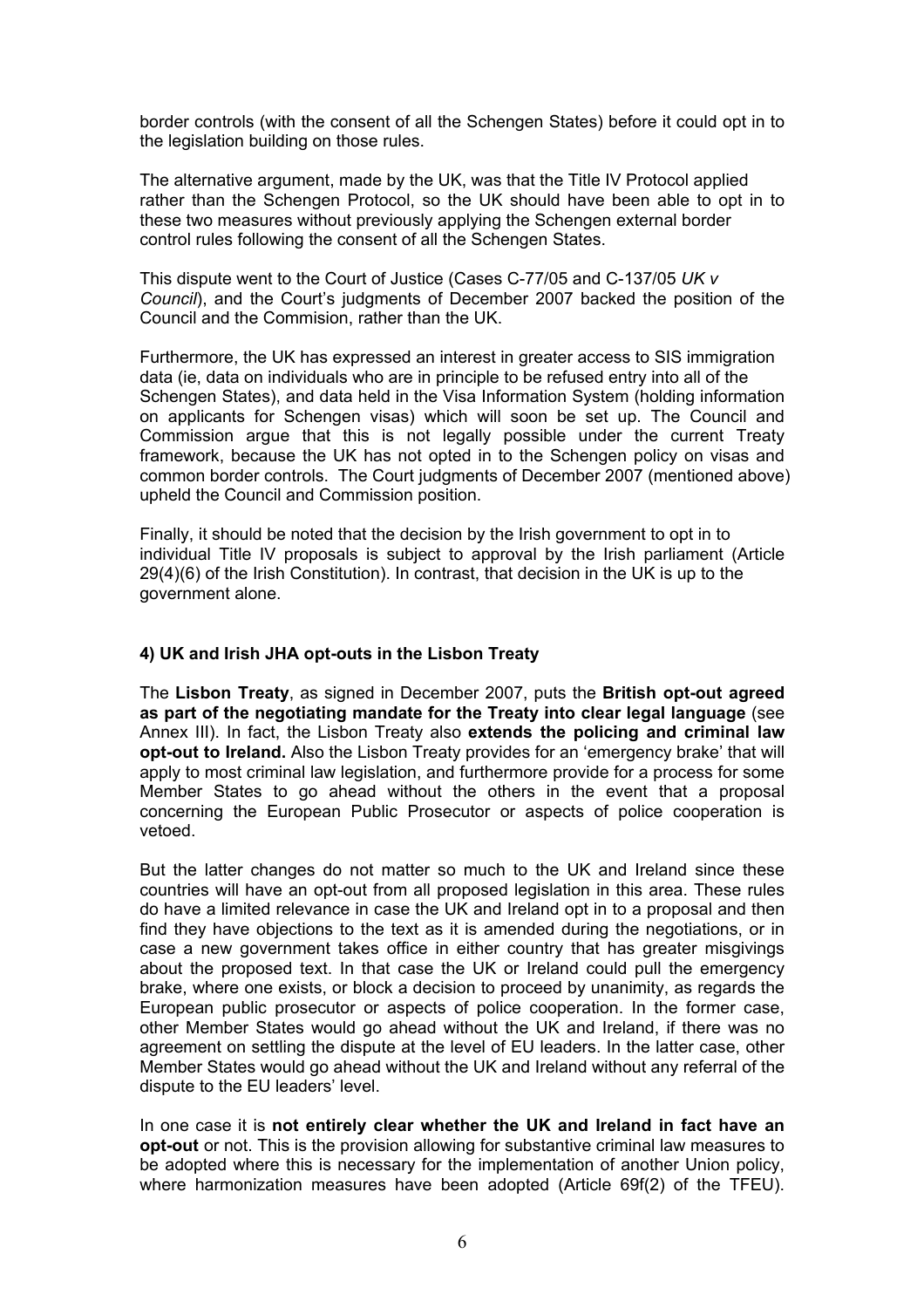Since this paragraph says that the relevant decision-making procedure is found elsewhere in the Treaty (ie the rules on adopting environmental law generally will apply to the adoption of a Directive establishing criminal sanctions to combat environmental crime), it might be arguable that the UK and Irish opt-out from criminal law measures will not therefore apply (although even if this interpretation is correct, if the proposals relate to immigration law or, in the case of the UK, monetary union, the UK or Ireland could still rely on *other* opt-outs if they wish).

Under the current Treaty rules, the Court of Justice has confirmed that the EC has competence under the current TEC to adopt legislation on environmental crime using EC environmental law powers, and the Court has confirmed that this principle applies to measures with an environmental objective adopted in any area of EU policy (judgment of 23 October 2007 in Case C-440/05, *Commission v Council*). However, the Court has not yet confirmed whether this principle applies to any area of EC law where criminal law sanctions are necessary to enforce a Community policy, even in the absence of an environmental objective. This would mean that under the *current*  Treaties, the UK or Ireland could be outvoted on such criminal law matters without an opt-out *or* an emergency brake (unless the opt-outs relating to immigration or monetary union apply). At least, under the Lisbon Treaty, the UK and Ireland (like any Member State) will be able to pull an 'emergency brake' to stop discussions on any proposal in this area, which they cannot do at present.

The Lisbon Treaty also makes **further substantive changes to the UK and Irish opt-outs**. The first change clarifies the ability of the UK and Ireland to opt out of proposed legislation which would amend earlier legislation which the UK and/or Ireland have already opted into. This issue is relevant, for instance, to the question of whether the UK and Ireland must participate in the second phase of legislation to establish the Common European Asylum System, even though they have largely participated in the first phase of legislation. In practice, the UK and Ireland have already in several cases opted out of proposed legislation which amends legislation which they have already opted into.

The Lisbon Treaty contains amendments to the Schengen Protocol and the Title IV Protocol addressing this issue. As regards the Title IV Protocol, the new amendment (a new Article 4a in the Protocol) confirms that the UK or Ireland can opt out of amendments to legislation from which they have already opted in. However, the Council can 'urge' the UK or Ireland to opt in to such a measure if it considers that the UK's non-participation would make the existing measure (as amended) 'inoperable' for the EU or the Member States. If the UK or Ireland does not then opt in to a proposed measure at around the time the measure is adopted, then the existing measure will no longer apply to the UK or Ireland. The Council may also decide to charge the UK with the financial consequences of this disapplication.

This revised system would perhaps operate as an incentive for the UK and Ireland to opt in to measures amending a pre-existing law which the UK and Ireland are already bound by. However, conversely in some cases the UK and Ireland might see this as an opportunity to rid themselves of their existing obligations. The UK and Ireland are also free to opt back in to the legislation later. An identical amendment has also been added to the Protocol on Danish participation in JHA measures.

It should also be recalled that the process is not automatic, as the Council may decide *not* to urge the UK or Ireland to opt in to an amendment (or its decision might be successfully challenged before the Court of Justice) if the amendment is sufficiently severable from the original legislation. For example, if an amendment to the European Arrest Warrant simply takes away some grounds for non-execution of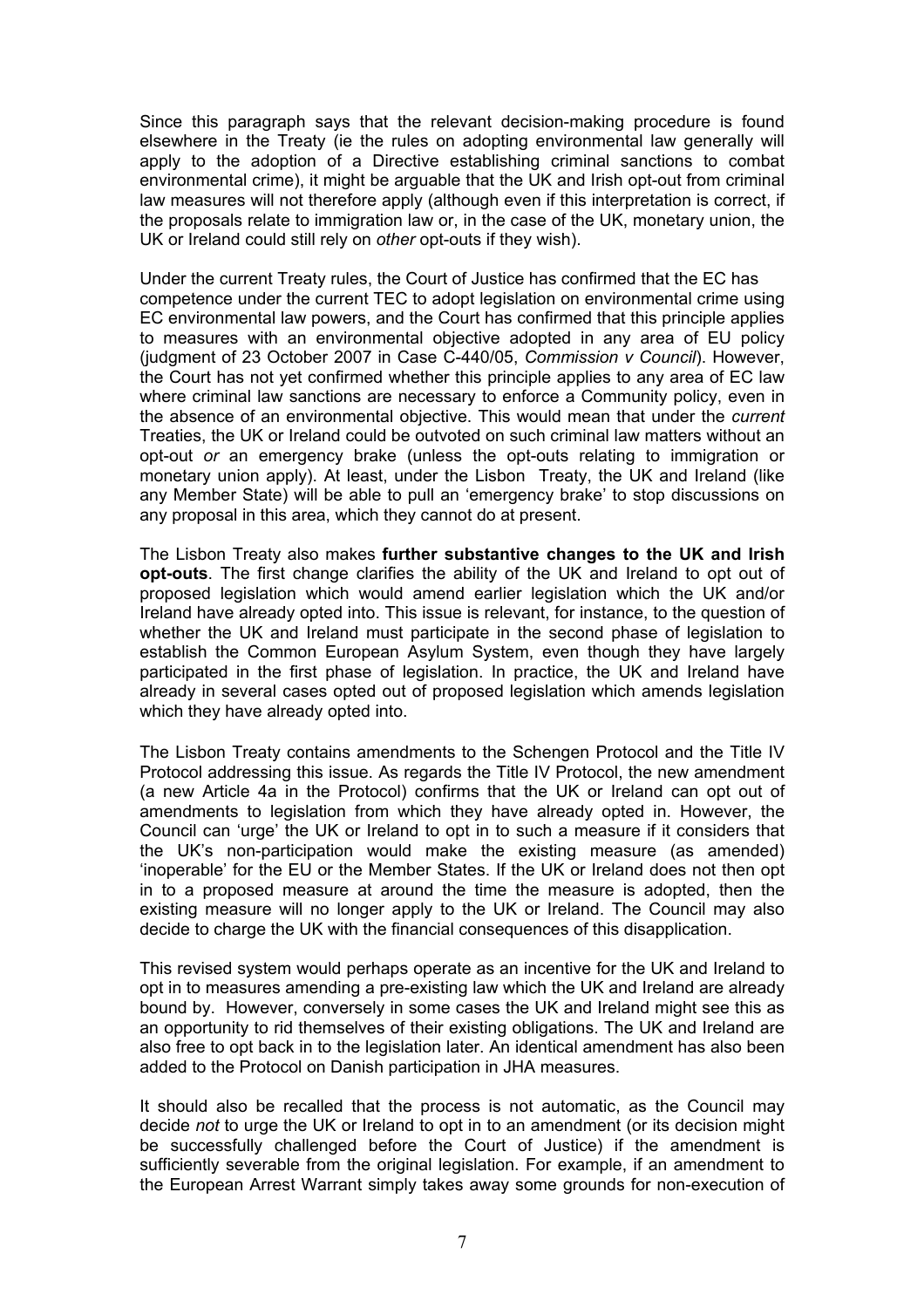the European arrest warrants, it should still prove possible for the UK to continue to participate in the prior legislation, but with a wider list of grounds for non-execution of warrants. After all, the EU has agreed a treaty with Norway and Iceland which takes exactly this approach.

The definition of what is 'inoperable' is therefore crucial – as it determines the Council's ability to pressure the UK to opt in to legislation, or the UK's ability to take the opportunity presented by an amending measure to opt out not only of the amendment, but also from its existing commitments.

As regards the Schengen acquis Protocol, it is amended to give the UK and Ireland a right to opt out of measures building upon those parts of the Schengen acquis which they have already opted out of. This is a new right which they do not enjoy at present. However, there is a procedure for the Council, or the European Council or the Commission to decide possibly on the partial disapplication of the UK's or Ireland participation in the existing Schengen acquis, if the UK's or Ireland's nonparticipation in the amending measure makes it inoperable or incoherent. This would not always be the case though – in particular since the UK and Ireland do not participate in the core provisions of the Schengen acquis (common external border controls and visa policy, abolition of internal border controls). Again, the UK or Ireland might even welcome the change to escape from their existing obligations in some cases.

Under the current opt-out rules, the UK government has argued that if it is covered by an EC measure, and a subsequent measure which the UK opts *out* of *repeals* the original measure, then the UK is no longer bound by the original measure, since it no longer exists. The counter-argument is that the UK *is* bound by the original measure, since it did not participate in the repeal of the original measure. This argument is very relevant to the proposals for legislation for the second-phase Common European Asylum System, most of which would repeal prior measures. It would also be relevant after the Treaty of Lisbon, if new criminal law and policing measures replace prior measures which the UK is covered by. There is no definitive answer (yet) to the question as to whether the UK (and Ireland) have an implied right of 'opt-out by repeal', but it might be argued that since the Treaty of Lisbon will create two express ways which the UK can opt out of JHA measures which it is already bound by, there are no additional implied ways to do this.

A final point to mention is that even when the UK and Ireland opt out of legislation, the Members of the European Parliament from those countries can still vote on legislation. It is possible in theory that the MEPs from those states could even make the difference in a close vote. This could be compared to the controversial issue of Scottish MPs voting on 'English' legislation in the UK Parliament.

# **5) The likely impact of the UK and Irish JHA opt-outs in the LisbonTreaty**

The likely impact of the UK and Irish opt-outs is that the UK and Ireland (not always together) will opt out of some (but probably not all) proposed policing and criminal law measures, and will continue their current practice as regards asylum, immigration and civil law opting out or in. The attitude of the UK may however change in the event of a change of government.

It should be emphasized that all proposed criminal law and policing measures which have not been adopted at the time of the entry into force of the Lisbon Treaty, if the Treaty is ratified, will simply lapse at that time (this was the case with the Treaty of Amsterdam, since, like the Lisbon Treaty, it terminated the 'third pillar' as it had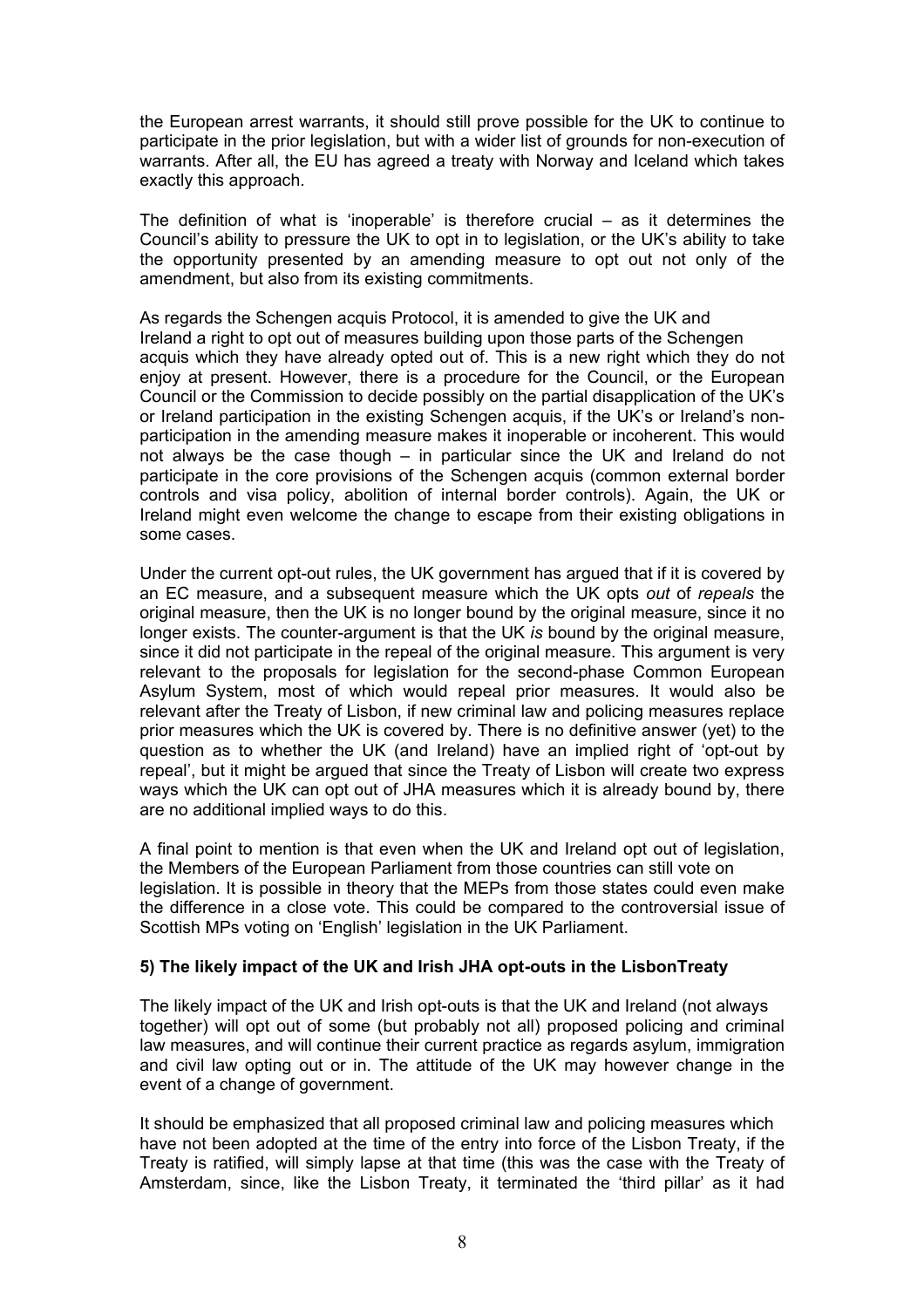previously existed). So, if any of these lapsed proposals are reintroduced after the entry into force of the Lisbon Treaty, the UK and Ireland would have the opportunity to opt out of them, whereas they did not have this opportunity under the current legal framework.

While it is therefore accurate to say that **an opt-out is weaker than a veto** where the UK and Ireland are interested in participating in legislation, it should also be recognized that **an opt-out is stronger than 'pure' qualified majority voting** – for the opt-out obviously still enables the UK and Ireland to avoid being bound by legislation against their will. And if the UK and Ireland had refused to accept qualified majority voting on criminal law and policing issues in the Lisbon Treaty, even with the safeguards of opt-outs and emergency brakes, then it is possible that other Member States would again have contemplated setting up another parallel system for cooperation on this issue outside the EU legal framework, which would involve qualified majority voting for participating States.

# **6) The JHA jurisdiction of the Court of Justice and the UK and Irish opt-outs**

A final issue is the jurisdiction of the Court of Justice as regards the opt-outs. At present there is a distinct set of rules for the Court's jurisdiction over immigration, asylum and civil law, and another set of rules for its jurisdiction over criminal law and policing. Both these sets of rules are different from the normal rules on the Court's jurisdiction.

For immigration, asylum and civil law, the normal jurisdiction applies, except as regards references from national courts on the validity and interpretation of Community acts. Under the normal rules, any court or tribunal can send such questions; for immigration, asylum and civil law, only the final courts can send questions. In practice, this has meant that the Court has received only a small number of references to date on immigration or asylum law, although it has received rather more civil law cases.

This Court's jurisdiction in this area applies equally to all Member States, so the UK and Ireland are covered by it – but only to the extent that they have opted into the legislation. So, for instance, the final British and Irish courts cannot ask the Court of Justice questions concerning the family reunion of third-country nationals, since the UK and Ireland have opted out of the Directive on this issue – but they can ask (and have asked) the Court of Justice about civil jurisdiction issues (for instance).

As for policing and criminal law, Member States have an option as to whether they permit their national courts to send references to the Court of Justice. Twelve of the first fifteen Member States have done so (all except the UK, Ireland and Denmark), as have five of the newer Member States (the Czech Republic, Hungary, Slovenia, Latvia and Lithuania). Of the seventeen Member States accepting such jurisdiction, sixteen have decided that all their courts can send questions to the Court of Justice, while only one has opted to limit that power to final courts only (Spain). Under these rules, the Court has received over twenty references from national courts on EU criminal law measures. It is worth emphasizing that clearly the widespread belief that the Court has no current jurisdiction over criminal law is undoubtedly wrong. However, the Court has no jurisdiction over infringement actions (actions brought by the Commission against Member States to argue that they are breaching EU law) in the area of policing and criminal law.

Under the Lisbon Treaty the Court would have its normal jurisdiction concerning all JHA areas, except for a restriction on ruling on national police operations. There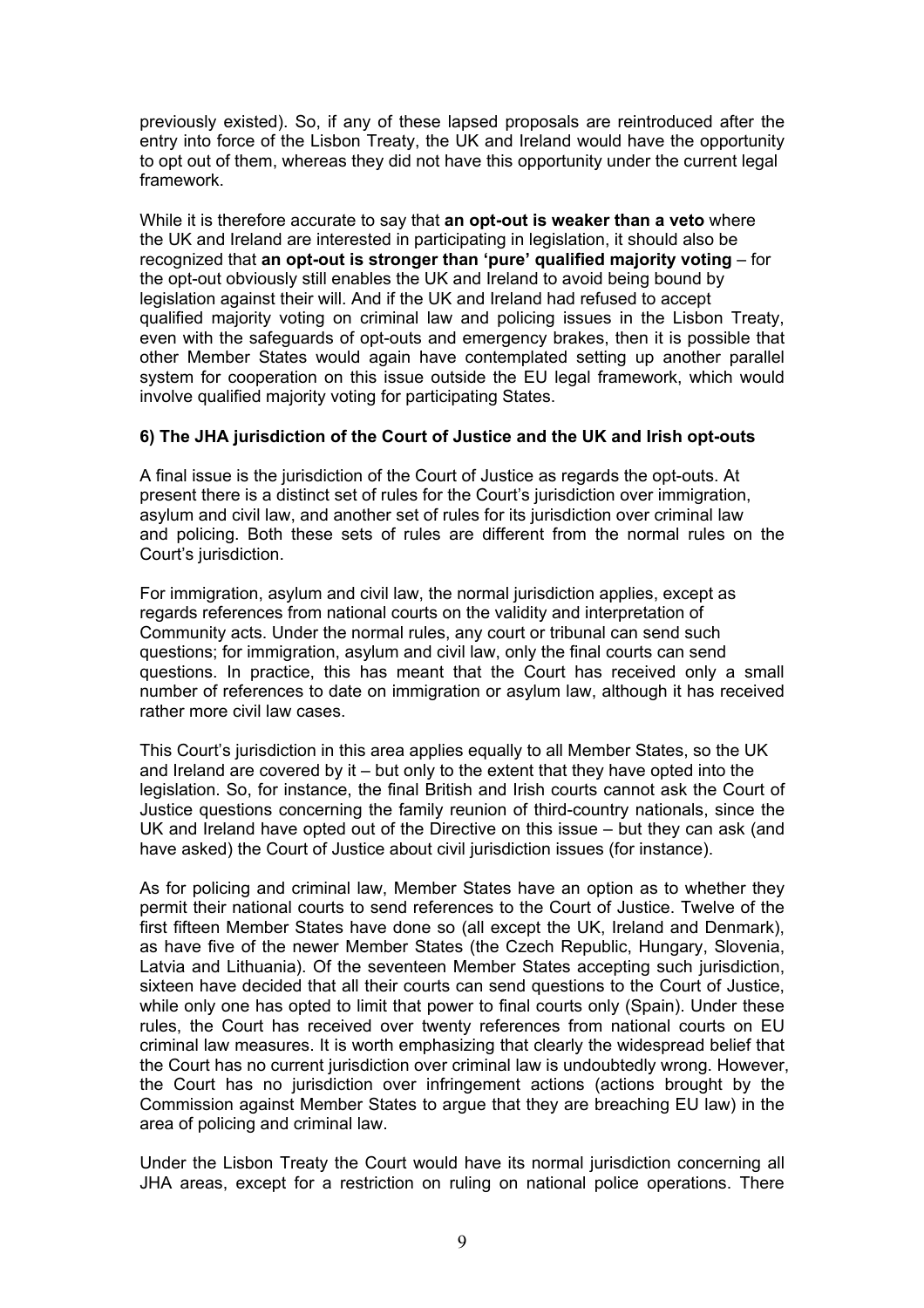would no longer be any capacity for Member States to opt out of the Court's jurisdiction (as they currently can in relation to references from national courts in the area of policing and criminal law), and moreover any court or tribunal in any Member State would be able to send questions to the Court on JHA matters.

This would apply equally to the UK and Ireland, except of course that their capacity to opt out of legislation – which would be extended to policing and criminal law legislation – would mean that the Court's jurisdiction would only be relevant to them when they have opted in to the legislation.

An important question arose in respect of the Court's jurisdiction over third pillar measures adopted before the entry into force of the Lisbon Treaty (like, for instance, the Framework Decision on the European arrest warrant). In order to address this issue, the Lisbon Treaty contains a provision in the Protocol on transitional issues. Article 10 of this Protocol first of all provides that the current Court of Justice jurisdiction over policing and criminal law matters would be retained for pre-existing measures for five years after the Lisbon Treaty enters into force. This would take us to 1 December 2014, on the assumption that the Treaty of Lisbon enters into force on 1 December 2009. This is important because the current Court jurisdiction is limited compared to its normal jurisdiction (see further above), although the normal jurisdiction would apply to all new measures on policing and criminal law adopted after the Treaty enters into force.

So ten Member States, including the UK and Ireland, would be able to maintain for five years the existing position that their national Court cannot send references to the Court of Justice over pre-existing third pillar matters. It is still open to those States to give the Court such jurisdiction before the Lisbon Treaty entered into force – but obviously it is unlikely that the UK and Ireland will do so.

Also, there would be no way in which the Commission will be able to use 'infringement' actions to sue Member States for violation of pre-existing policing and criminal law measures for this period of five years.

However, during the period of five years, the Court's 'normal' jurisdiction would apply as soon as a pre-existing act is amended. There might be a dispute in some cases as to what precisely constituted an amended act. And it should be recalled that the UK, Ireland and Denmark would have an opt-out over amended acts – subject to the conditions which have been inserted into other Protocols (see above).

After five years, the Court's normal jurisdiction would apply, except that the UK (and no other Member State) could refuse to accept it – in which case all third pillar legislation which existed before the Lisbon Treaty, and which had not been amended in the meantime, would cease to apply to the UK. The Council would have the power to decide on transitional rules (for example, the validity of European arrest warrants issued by the UK, or issued by other Member States which the UK might execute) as well as on the financial consequences for the UK. The UK decision would have to be announced six months before the end of the transitional period – so by 1 June 2014.

The UK would then be able in turn to apply to opt back in to some of the measures it has been excluded from, although at the price of accepting the Court's normal jurisdiction. This would be subject to the approval of the Council or the Commission (depending on the applicable rules), although they would be obliged to seek the widest possible participation of the UK, subject to the principle of coherence. This provision means that the UK would be able, if it wished, to 'escape' from all its obligations under pre-existing third pillar acts, and then opt back in to only certain of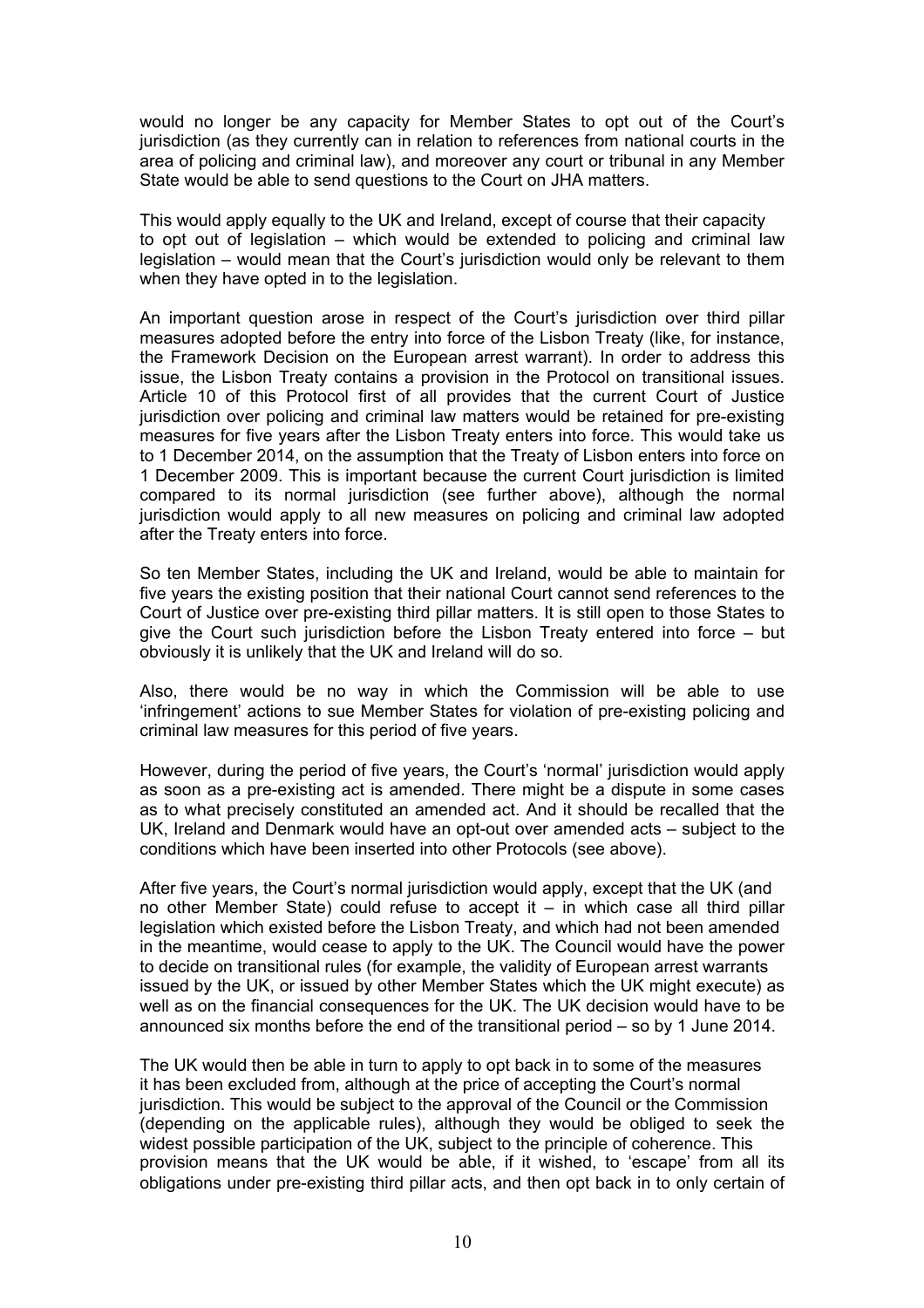them – subject (as regards the opt in) to the Council's or the Commission's approval. Or in fact, it could decide not to opt back in to any of them.

# **Annex I**

## **Protocol integrating the Schengen acquis into on the Schengen** *acquis* **integrated into the framework of the European Union**

THE HIGH CONTRACTING PARTIES,

NOTING that the Agreements on the gradual abolition of checks at common borders signed by some Member States of the European Union in Schengen on 14 June 1985 and on 19 June 1990, as well as related agreements and the rules adopted on the basis of these agreements, are aimed at enhancing European integration and, in particular, at enabling the European Union to develop more rapidly into an area of freedom, security and justice, **have been integrated into the framework of the European Union by the Treaty of Amsterdam of 2 October 1997;**

DESIRING to incorporate the abovementioned agreements and rules into the framework of the European Union,

**DESIRING to preserve the Schengen** *acquis***, as developed since the entry into force of the Treaty of Amsterdam, and to develop this acquis in order to contribute towards achieving the objective of offering citizens of the Union an area of freedom, security and justice without internal borders,**

CONFIRMING that the provisions of the Schengen acquis are applicable only if and as far as they are compatible with the European Union and Community law,

TAKING INTO ACCOUNT the special position of Denmark,

TAKING INTO ACCOUNT the fact that Ireland and the United Kingdom of Great Britain and Northern Ireland are not parties to and have not signed the abovementioned agreements **do not participate in all the provisions of the Schengen acquis**; that provision should, however, be made to allow those Member States to accept some or all of the provisions thereof **to accept other provisions of the acquis in full or in part**,

RECOGNISING that, as a consequence, it is necessary to make use of the provisions of the Treaty on European Union and of the Treaty establishing the European Community **the Treaties** concerning closer cooperation between some Member States and that those provisions should only be used as a last resort,

TAKING INTO ACCOUNT the need to maintain a special relationship with the Republic of Iceland and the Kingdom of Norway, both States having confirmed their intention to become bound by the provisions mentioned above, on the basis of the Agreement signed in Luxembourg on 19 December 1996 **both States being bound by the provisions of the Nordic passport union, together with the Nordic States which are members of the European Union**,

HAVE AGREED UPON the following provisions, which shall be annexed to the Treaty establishing the European Community and to the Treaty on European Union **the Treaty on European Union and the Treaty on the Functioning of the European Union,**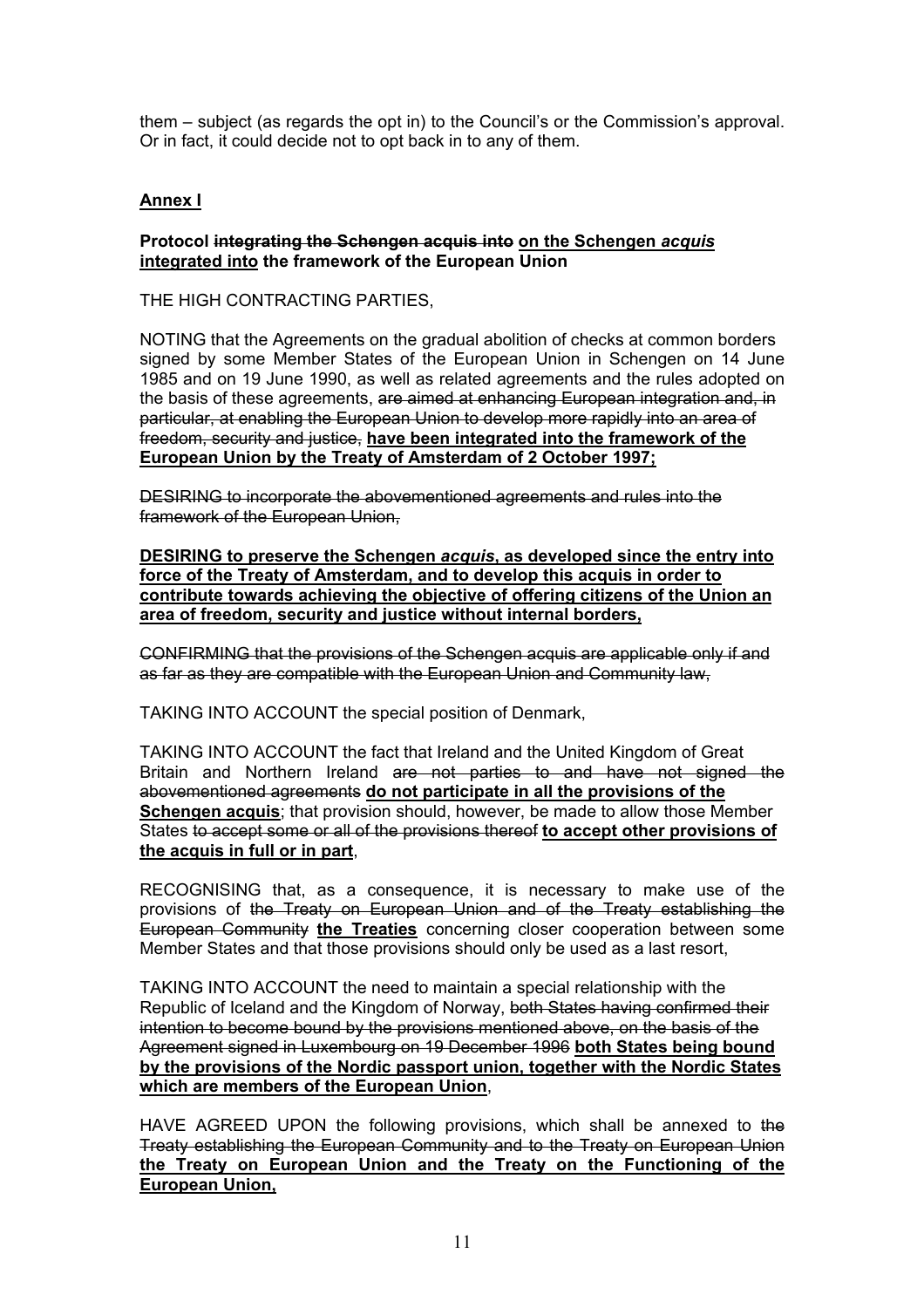# *Article 1*

The Kingdom of Belgium, the Kingdom of Denmark, the Federal Republic of Germany, the Hellenic Republic, the Kingdom of Spain, the French Republic, the Italian Republic, the Grand Duchy of Luxembourg, the Kingdom of the Netherlands, the Republic of Austria, the Portuguese Republic, the Republic of Finland and the Kingdom of Sweden, signatories to the Schengen agreements, are authorised to establish closer cooperation among themselves within the scope of those agreements and related provisions, as they are listed in the Annex to this Protocol, hereinafter referred to as the 'Schengen acquis'.

**The Kingdom of Belgium, the Republic of Bulgaria, the Czech Republic, the Kingdom of Denmark, the Federal Republic of Germany, the Republic of Estonia, the Hellenic Republic, the Kingdom of Spain, the French Republic, the Italian Republic, the Republic of Cyprus, the Republic of Latvia, the Republic of Lithuania, the Grand Duchy of Luxembourg, the Republic of Hungary, the Republic of Malta, the Kingdom of the Netherlands, the Republic of Austria, the Republic of Poland, the Portuguese Republic, Romania, the Republic of Slovenia, the Slovak Republic, the Republic of Finland and the Kingdom of Sweden shall be authorised to implement closer cooperation among themselves in areas covered by provisions defined by the Council which constitute the Schengen** *acquis***.**

This cooperation shall be conducted within the institutional and legal framework of the European Union and with respect for the relevant provisions of the Treaty on European Union and of the Treaty establishing the European Community **the Treaties**.

# *Article 2*

1. From the date of entry into force of the Treaty of Amsterdam, the Schengen acquis, including the decisions of the Executive Committee established by the Schengen agreements which have been adopted before this date, shall immediately apply to the thirteen Member States referred to in Article 1, without prejudice to the provisions of paragraph 2 of this Article. From the same date, the Council will substitute itself for the said Executive Committee.

The Council, acting by the unanimity of its Members referred to in Article 1, shall take any measure necessary for the implementation of this paragraph. The Council, acting unanimously, shall determine, in conformity with the relevant provisions of the Treaties, the legal basis for each of the provisions or decisions which constitute the Schengen acquis.

With regard to such provisions and decisions and in accordance with that determination, the Court of Justice of the European Communities shall exercise the powers conferred upon it by the relevant applicable provisions of the Treaties. In any event, the Court of Justice shall have no jurisdiction on measures or decisions relating to the maintenance of law and order and the safeguarding of internal security.

As long as the measures referred to above have not been taken and without prejudice to Article 5(2), the provisions or decisions which constitute the Schengen acquis shall be regarded as acts based on Title VI of the Treaty on European Union.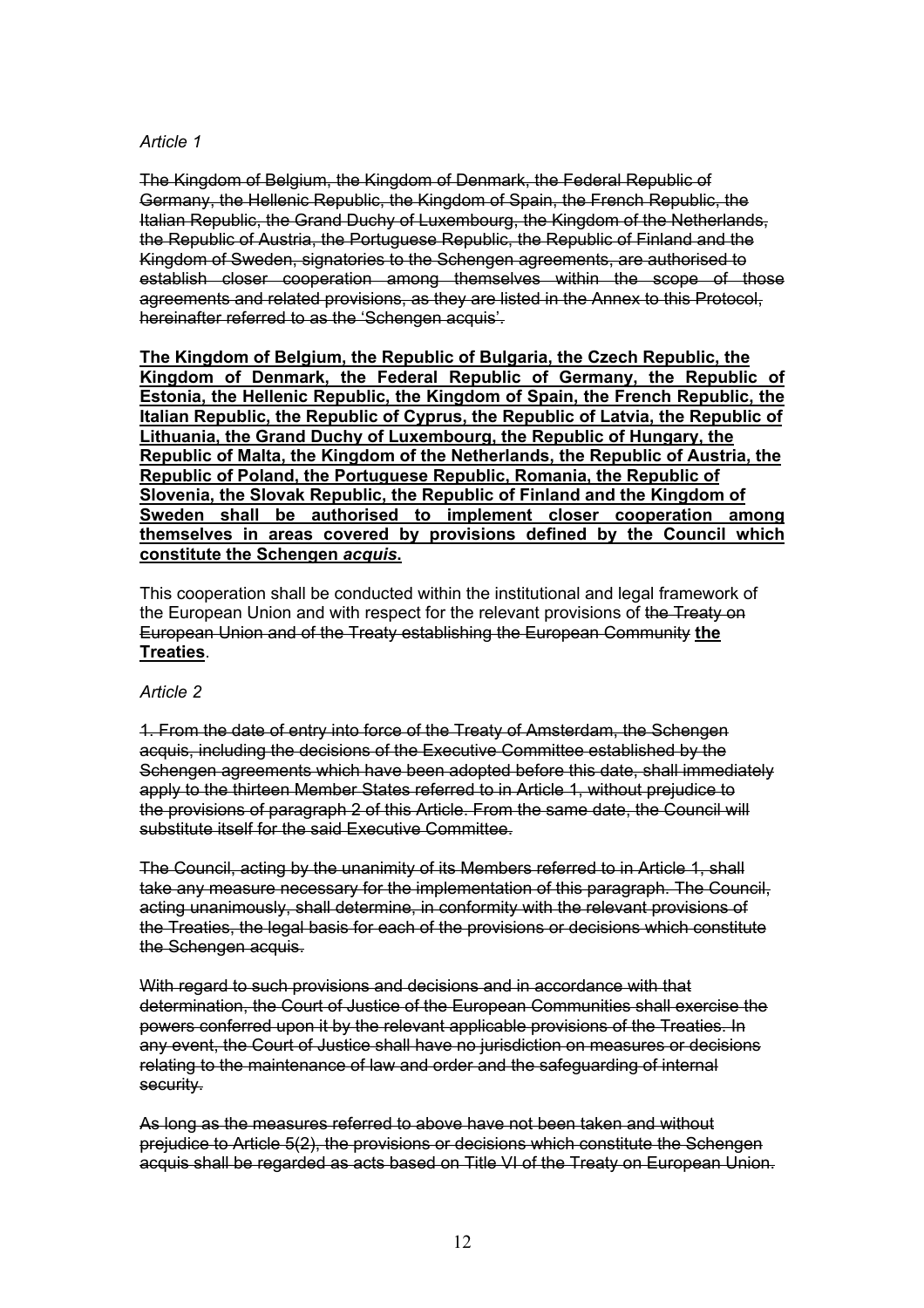2. The provisions of paragraph 1 shall apply to the Member States which have signed accession protocols to the Schengen agreements, from the dates decided by the Council, acting with the unanimity of its Members mentioned in Article 1, unless the conditions for the accession of any of those States to the Schengen acquis are met before the date of the entry into force of the Treaty of Amsterdam.

# **The Schengen** *acquis* **shall apply to the Member States referred to in Article 1, without prejudice to Article 3 of the Act of Accession of 16 April 2003 or Article 4 of the Act of Accession of 25 April 2005. The Council will substitute itself for the Executive Committee established by the Schengen agreements.**

# *Article 3*

Following the determination referred to in Article 2(1), second subparagraph, Denmark shall maintain the same rights and obligations in relation to the other signatories to the Schengen agreements, as before the said determination with regard to those parts of the Schengen acquis that are determined to have a legal basis in Title IV of the Treaty establishing the European Community. With regard to those parts of the Schengen acquis that are determined to have legal base in Title VI of the Treaty on European Union, Denmark shall continue to have the same rights and obligations as the other signatories to the Schengen agreements.

## **The participation of Denmark in the adoption of measures constituting a development of the Schengen** *acquis***, as well as the implementation of these measures and their application to Denmark, shall be governed by the relevant provisions of the Protocol on the position of Denmark.**

# *Article 4*

Ireland and the United Kingdom of Great Britain and Northern Ireland, which are not bound by the Schengen acquis, may at any time request to take part in some or all of the provisions of this acquis.

The Council shall decide on the request with the unanimity of its members referred to in Article 1 and of the representative of the Government of the State concerned.

# *Article 5*

1. Proposals and initiatives to build upon the Schengen acquis shall be subject to the relevant provisions of the Treaties **of the Treaties**.

In this context, where either Ireland or the United Kingdom or both have **has** not notified the President of the Council in writing within a reasonable period that they wish it wishes to take part, the authorisation referred to in Article 5a of the Treaty establishing the European Community or Article K.12 of the Treaty on European Union **Article 280d of the Treaty on the Functioning of the European Union** shall be deemed to have been granted to the Member States referred to in Article 1 and to Ireland or the United Kingdom where either of them wishes to take part in the areas of cooperation in question.

2. The relevant provisions of the Treaties referred to in the first subparagraph of paragraph 1 shall apply even if the Council has not adopted the measures referred to in Article 2(1), second subparagraph.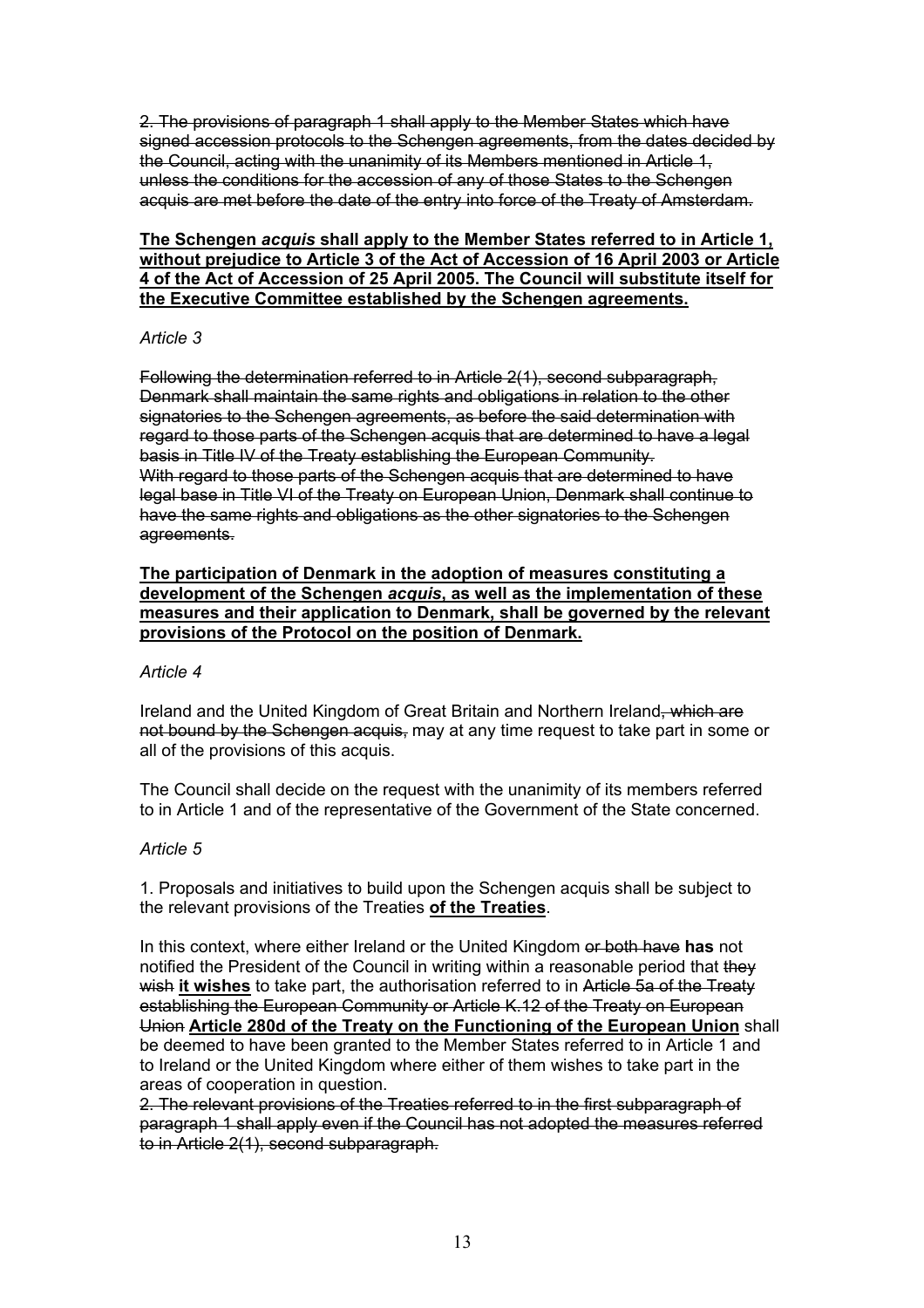**2. Where either Ireland or the United Kingdom is deemed to have given notification pursuant to a decision under Article 4, it may nevertheless notify the Council in writing, within 3 months, that it does not wish to take part in such a proposal or initiative. In that case, Ireland or the United Kingdom shall not take part in its adoption. As from the latter notification, the procedure for adopting the measure building upon the Schengen acquis shall be suspended until the end of the procedure set out in paragraphs 3 or 4 or until the notification is withdrawn at any moment during that procedure.**

**3. For the Member State having made the notification referred to in paragraph 2, any decision taken by the Council pursuant to Article 4 shall, as from the date of entry into force of the proposed measure, cease to apply to the extent considered necessary by the Council and under the conditions to be determined in a decision of the Council acting by qualified majority on a proposal from the Commission.**

**That decision shall be taken in accordance with the following criteria: the Council shall seek to retain the widest possible measure of participation of the Member State concerned without seriously affecting the practical operability of the various parts of the Schengen acquis, while respecting their coherence. The Commission shall submit its proposal as soon as possible after the notification referred to in paragraph 2. The Council shall, if needed after convening two successive meetings, act within four months of the Commission proposal.**

**4. If, by the end of the period of four months, the Council has not adopted a decision, a Member State may, without delay, request that the matter be referred to the European Council. In that case, the European Council shall, at its next meeting, acting by qualified majority on a proposal from the Commission, take a decision in accordance with the criteria referred to in paragraph 3.**

**5. If, by the end of the procedure set out in paragraphs 3 or 4, the Council or, as the case may be, the European Council has not adopted its decision, the suspension of the procedure for adopting the measure building upon the Schengen acquis shall be terminated. If the said measure is subsequently adopted any decision taken by the Council pursuant to Article 4 shall, as from the date of entry into force of that measure, cease to apply for the Member State concerned to the extent and under the conditions decided by the Commission, unless the said Member State has withdrawn its notification referred to in paragraph 2 before the adoption of the measure. The Commission shall act by the date of this adoption. When taking its decision, the Commission shall respect the criteria referred to in paragraph 3.**

# *Article 6*

The Republic of Iceland and the Kingdom of Norway shall be associated with the implementation of the Schengen acquis and its further development on the basis of the Agreement signed in Luxembourg on 19 December 1996. Appropriate procedures shall be agreed to that effect in an Agreement to be concluded with those States by the Council, acting by the unanimity of its Members mentioned in Article 1. Such Agreement shall include provisions on the contribution of Iceland and Norway to any financial consequences resulting from the implementation of this Protocol.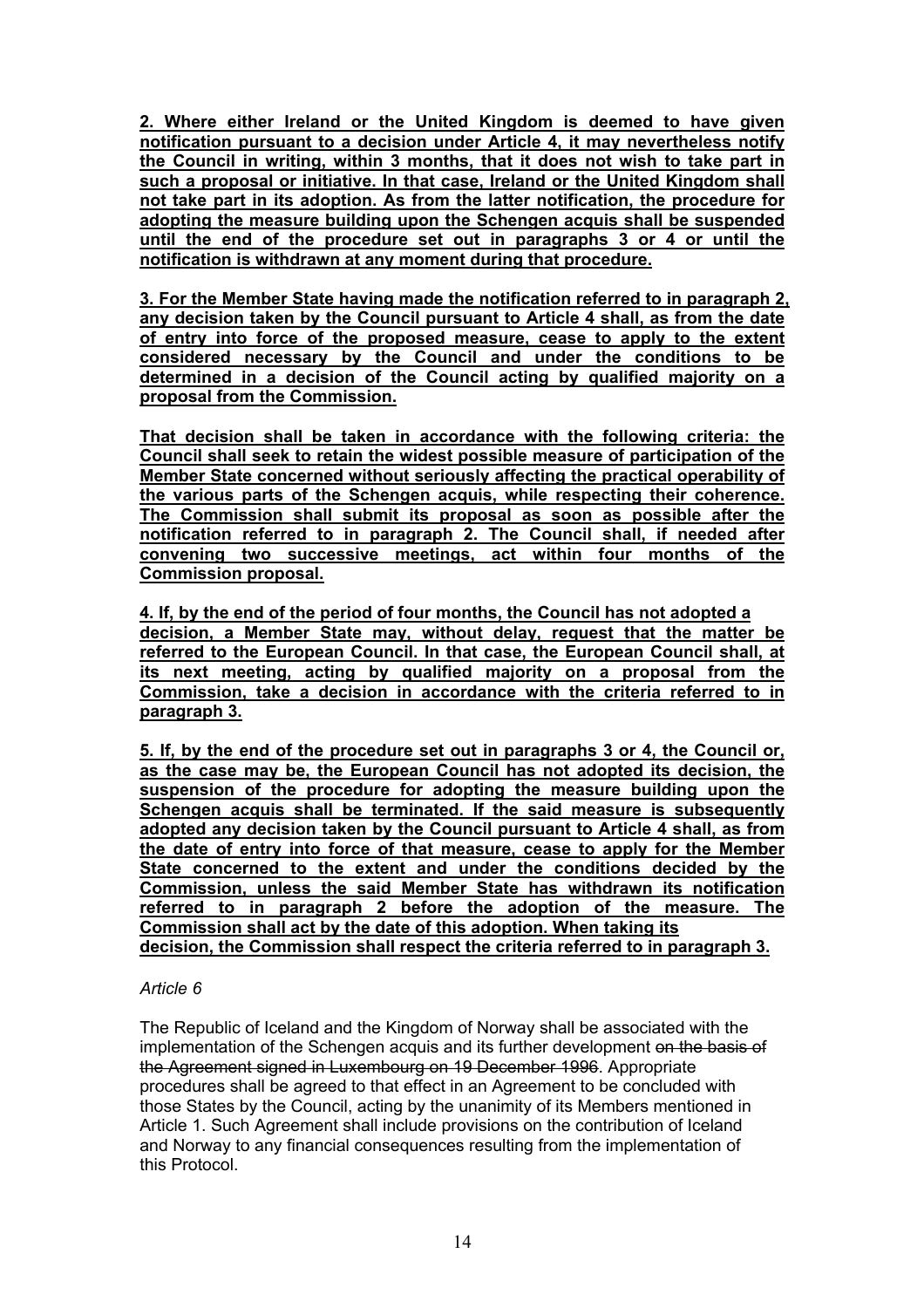A separate Agreement shall be concluded with Iceland and Norway by the Council, acting unanimously, for the establishment of rights and obligations between Ireland and the United Kingdom of Great Britain and Northern Ireland on the one hand, and Iceland and Norway on the other, in domains of the Schengen acquis which apply to these States.

#### Article 7

The Council shall, acting by a qualified majority, adopt the detailed arrangements for the integration of the Schengen Secretariat into the General Secretariat of the Council.

# *Article 8 7*

For the purposes of the negotiations for the admission of new Member States into the European Union, the Schengen acquis and further measures taken by the institutions within its scope shall be regarded as an acquis which must be accepted in full by all States candidates for admission.

#### ANNEX SCHENGEN ACQUIS

1. The Agreement, signed in Schengen on 14 June 1985, between the Governments of the States of the Benelux Economic Union, the Federal Republic of Germany and the French Republic on the gradual abolition of checks at their common borders.

2. The Convention, signed in Schengen on 19 June 1990, between the Kingdom of Belgium, the Federal Republic of Germany, the French Republic, the Grand Duchy of Luxembourg and the Kingdom of the Netherlands, implementing the Agreement on the gradual abolition of checks at their common borders, signed in Schengen on 14 June 1985, with related Final Act and common declarations.

3. The Accession Protocols and Agreements to the 1985 Agreement and the 1990 Implementation Convention with Italy (signed in Paris on 27 November 1990), Spain and Portugal (signed in Bonn on 25 June 1991), Greece (signed in Madrid on 6 November 1992), Austria (signed in Brussels on 28 April 1995) and Denmark, Finland and Sweden (signed in Luxembourg on 19 December 1996), with related Final Acts and declarations.

4. Decisions and declarations adopted by the Executive Committee established by the 1990 Implementation Convention, as well as acts adopted for the implementation of the Convention by the organs upon which the Executive Committee has conferred decision making powers.

# *Comments:*

*The amendments to this Protocol update it in light of the integration of the Schengen acquis to the EU legal order that took place with the entry into force of the Treaty of Amsterdam, as well as the accession of new Member States, the association of Norway and Iceland and the partial application of the acquis by the UK and Ireland.* 

*The amendment to Article 5, which gives the UK and Ireland a new right to opt out of measures amending parts of the Schengen acquis upon which they already participate, subject to certain conditions, is discussed in detail above.*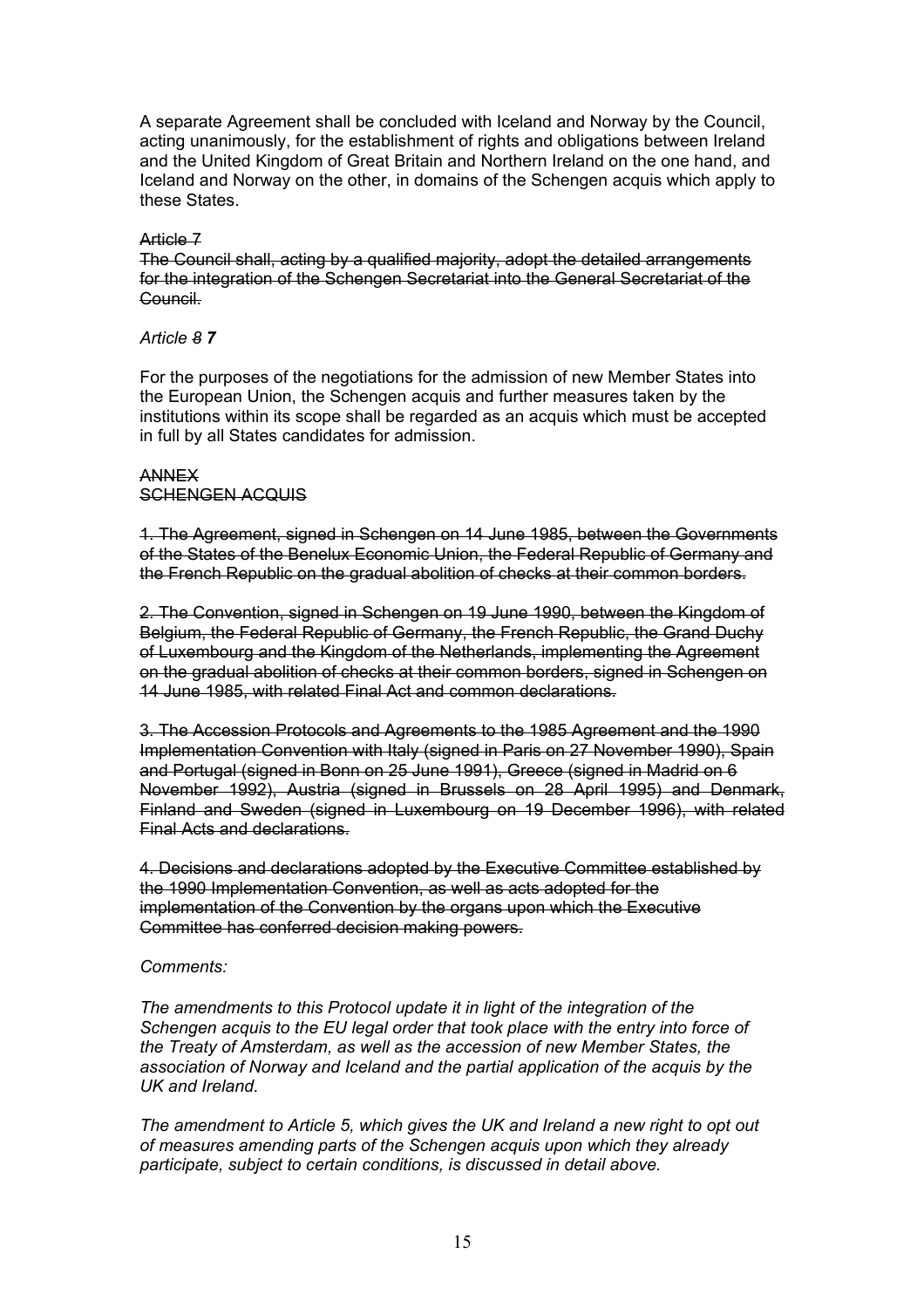*It should be emphasized that the special rules on the jurisdiction of the Court of Justice and the residual powers of the Council set out in Article 2(1) of the Protocol would be repealed.* 

# **Annex II**

#### **Protocol on the application of certain aspects of Article 14 of the Treaty establishing the European Community Article 22a and 22b of the Treaty on the Functioning of the European Union to the United Kingdom and to Ireland**

THE HIGH CONTRACTING PARTIES,

DESIRING to settle certain questions relating to the United Kingdom and Ireland,

HAVING REGARD to the existence for many years of special travel arrangements between the United Kingdom and Ireland,

HAVE AGREED UPON the following provisions, which shall be annexed to the Treaty establishing the European Community and to the Treaty on European Union **the Treaty on European Union and the Treaty on the Functioning of the European Union,**

#### *Article 1*

The United Kingdom shall be entitled, notwithstanding Article 14 of the Treaty establishing the European Community **Articles 22a, 22b and 69 of the Treaty on the Functioning of the European Union**, any other provision of that Treaty or of the Treaty on European Union, any measure adopted under those Treaties, or any international agreement concluded by the Community **Union** or by the Community **Union** and its Member States with one or more third States, to exercise at its frontiers with other Member States such controls on persons seeking to enter the United Kingdom as it may consider necessary for the purpose:

(a) of verifying the right to enter the United Kingdom of citizens of States which are Contracting Parties to the Agreement on the European Economic Area **Member States** and of their dependants exercising rights conferred by Community **Union** law, as well as citizens of other States on whom such rights have been conferred by an agreement by which the United Kingdom is bound; and

(b) of determining whether or not to grant other persons permission to enter the United Kingdom.

Nothing in Article 14 of the Treaty establishing the European Community **Articles 22a, 22b or 69 of the Treaty on the Functioning of the European Union** or in any other provision of that Treaty or of the Treaty on European Union or in any measure adopted under them shall prejudice the right of the United Kingdom to adopt or exercise any such controls. References to the United Kingdom in this Article shall include territories for whose external relations the United Kingdom is responsible.

# *Article 2*

The United Kingdom and Ireland may continue to make arrangements between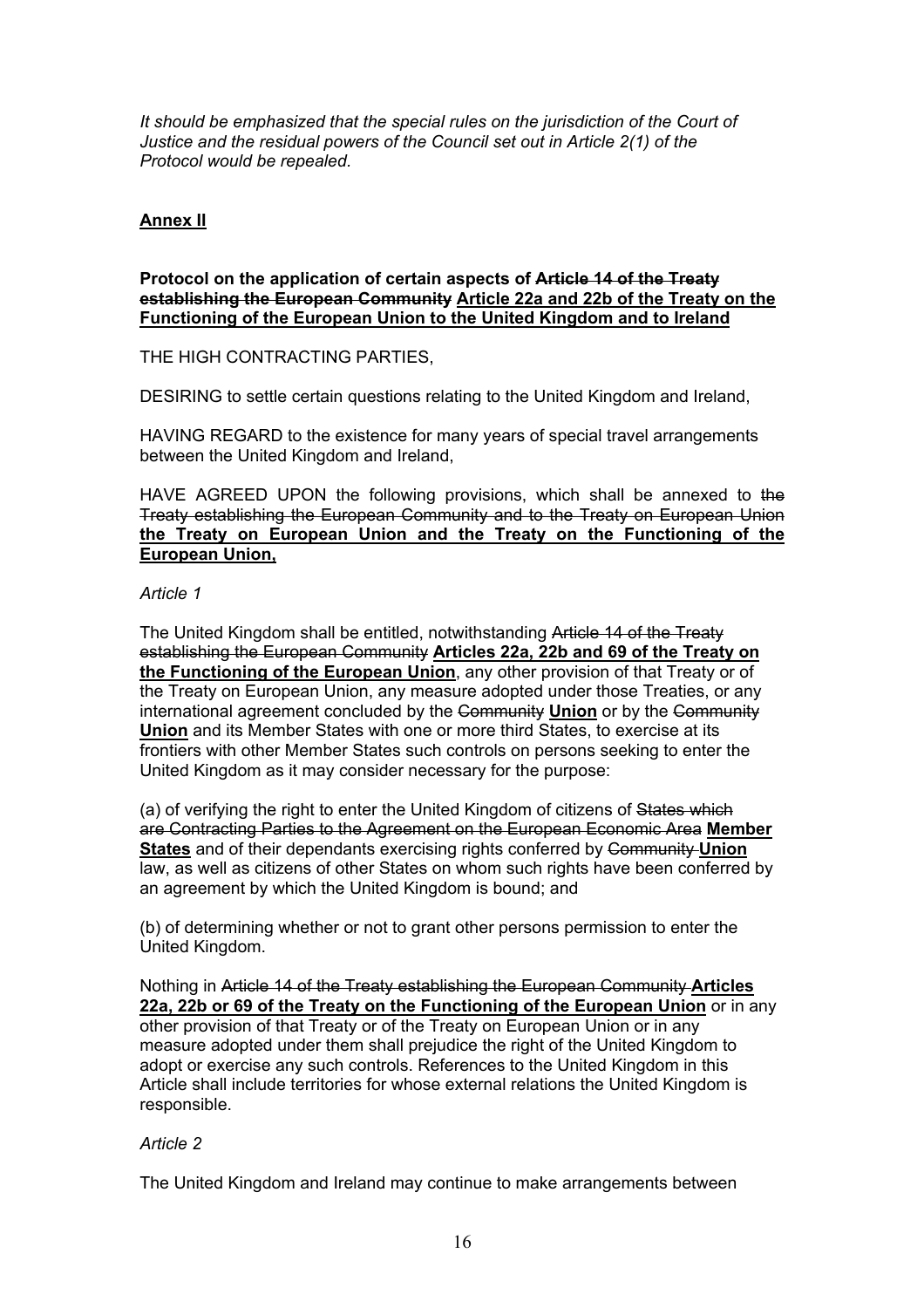themselves relating to the movement of persons between their territories ('the Common Travel Area'), while fully respecting the rights of persons referred to in Article 1, first paragraph, point (a) of this Protocol. Accordingly, as long as they maintain such arrangements, the provisions of Article 1 of this Protocol shall apply to Ireland under the same terms and conditions as for the United Kingdom. Nothing in Article 14 of the Treaty establishing the European Community **Articles 22a, 22b or 69 of the Treaty on the Functioning of the European Union**, in any other provision of that Treaty or of the Treaty on European Union or in any measure adopted under them, shall affect any such arrangements.

# *Article 3*

The other Member States shall be entitled to exercise at their frontiers or at any point of entry into their territory such controls on persons seeking to enter their territory from the United Kingdom or any territories whose external relations are under its responsibility for the same purposes stated in Article 1 of this Protocol, or from Ireland as long as the provisions of Article 1 of this Protocol apply to Ireland. Nothing in Article 14 of the Treaty establishing the European Community **Articles 22a, 22b or 69 of the Treaty on the Functioning of the European Union** or in any other provision of that Treaty or of the Treaty on European Union or in any measure adopted under them shall prejudice the right of the other Member States to adopt or exercise any such controls.

## *Comments:*

*This Protocol is merely updated as regards the cross-references to Treaty provisions.* 

# **Annex III**

# **Protocol on the position of the United Kingdom and Ireland in respect of the area of freedom, security and justice**

THE HIGH CONTRACTING PARTIES,

DESIRING to settle certain questions relating to the United Kingdom and Ireland,

HAVING REGARD to the Protocol on the application of certain aspects of Article 7a of the Treaty establishing the European Community **Articles 22a and 22b of the Treaty on the Functioning of the Union** to the United Kingdom and to Ireland,

HAVE AGREED UPON the following provisions which shall be annexed to the Treaty establishing the European Community and to the Treaty on European Union **the Treaty on European Union and the Treaty on the Functioning of the European Union,**

# *Article 1*

Subject to Article 3, the United Kingdom and Ireland shall not take part in the adoption by the Council of proposed measures pursuant to Title IV of the Treaty establishing the European Community **Title IV of Part Three of the Treaty on the Functioning of the European Union**. By way of derogation from Article 148(2) of the Treaty establishing the European Community, a qualified majority shall be defined as the same proportion of the weighted votes of the members of the Council concerned as laid down in the said Article 148(2). The unanimity of the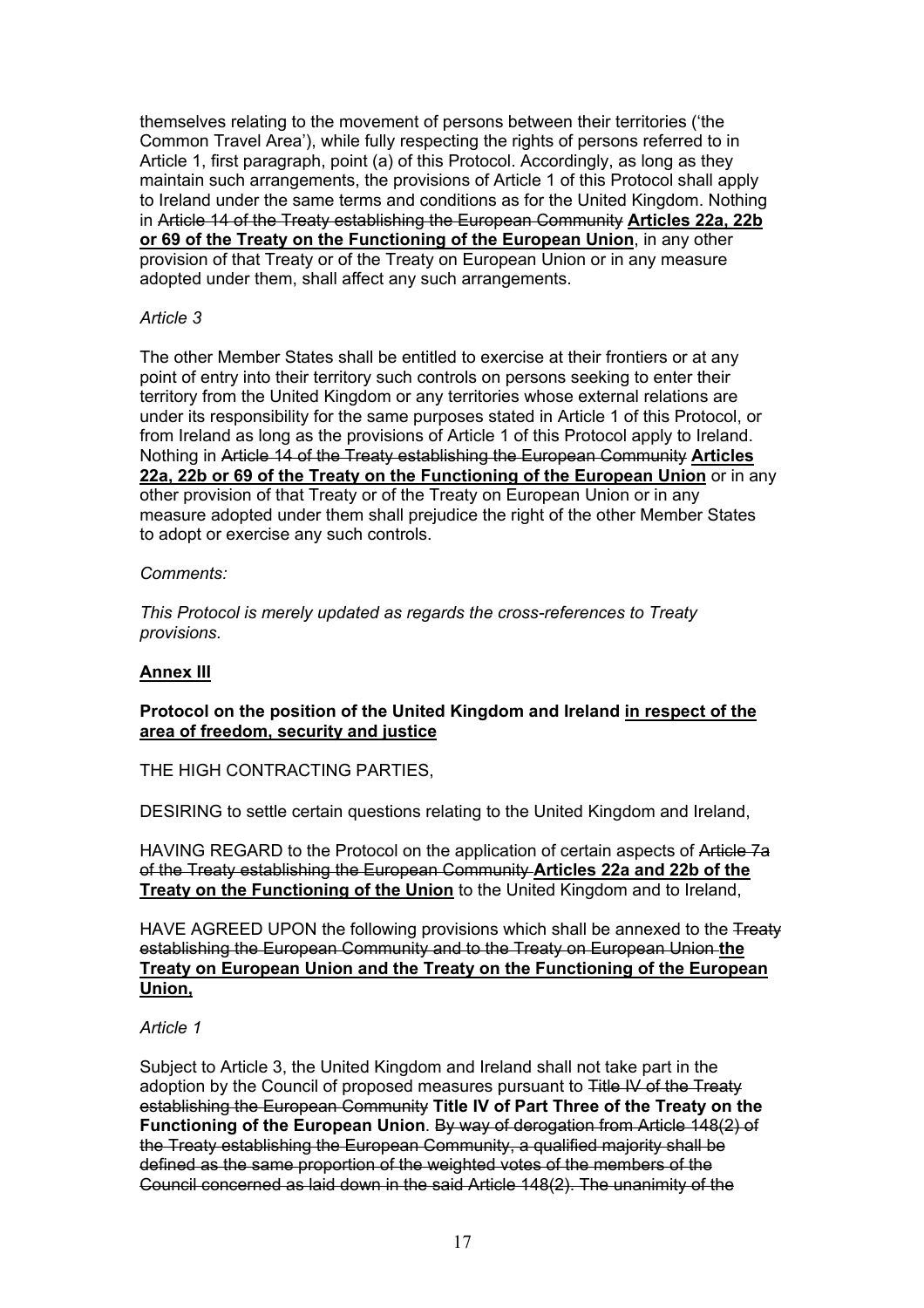members of the Council, with the exception of the representatives of the governments of the United Kingdom and Ireland, shall be necessary for decisions of the Council which must be adopted unanimously.

## **For the purposes of this Article, a qualified majority shall be defined in accordance with Article 205(3) of the Treaty on the Functioning of the European Union.**

#### *Article 2*

In consequence of Article 1 and subject to Articles 3, 4 and 6, none of the provisions of Title IV of the Treaty establishing the European Community **Title IV of Part Three of the Treaty on the Functioning of the European Union**, no measure adopted pursuant to that Title, no provision of any international agreement concluded by the Community **Union** pursuant to that Title, and no decision of the Court of Justice interpreting any such provision or measure shall be binding upon or applicable in the United Kingdom or Ireland; and no such provision, measure or decision shall in any way affect the competences, rights and obligations of those States; and no such provision, measure or decision shall in any way affect the acquis communautaire **Community or Union** *acquis* nor form part of Community **Union** law as they apply to the United Kingdom or Ireland.

# *Article 3*

1. The United Kingdom or Ireland may notify the President of the Council in writing, within three months after a proposal or initiative has been presented to the Council pursuant to Title IV of the Treaty establishing the European Community **Title IV of Part Three of the Treaty on the Functioning of the European Union**, that it wishes to take part in the adoption and application of any such proposed measure, whereupon that State shall be entitled to do so. By way of derogation from Article 148(2) of the Treaty establishing the European Community, a qualified majority shall be defined as the same proportion of the weighted votes of the members of the Council concerned as laid down in the said Article 148(2). The unanimity of the members of the Council, with the exception of a member which has not made such a notification, shall be necessary for decisions of the Council which must be adopted unanimously. A measure adopted under this paragraph shall be binding upon all Member States which took part in its adoption.

**Measures adopted pursuant to Article 64 of the Treaty on the Functioning of the European Union shall lay down the conditions for the participation of the United Kingdom and Ireland in the evaluations concerning the areas covered by Title IV of Part Three of that Treaty.**

## **For the purposes of this Article, a qualified majority shall be defined in accordance with Article 205(3) of the Treaty on the Functioning of the European Union.**

2. If after a reasonable period of time a measure referred to in paragraph 1 cannot be adopted with the United Kingdom or Ireland taking part, the Council may adopt such measure in accordance with Article 1 without the participation of the United Kingdom or Ireland. In that case Article 2 applies.

*Article 4*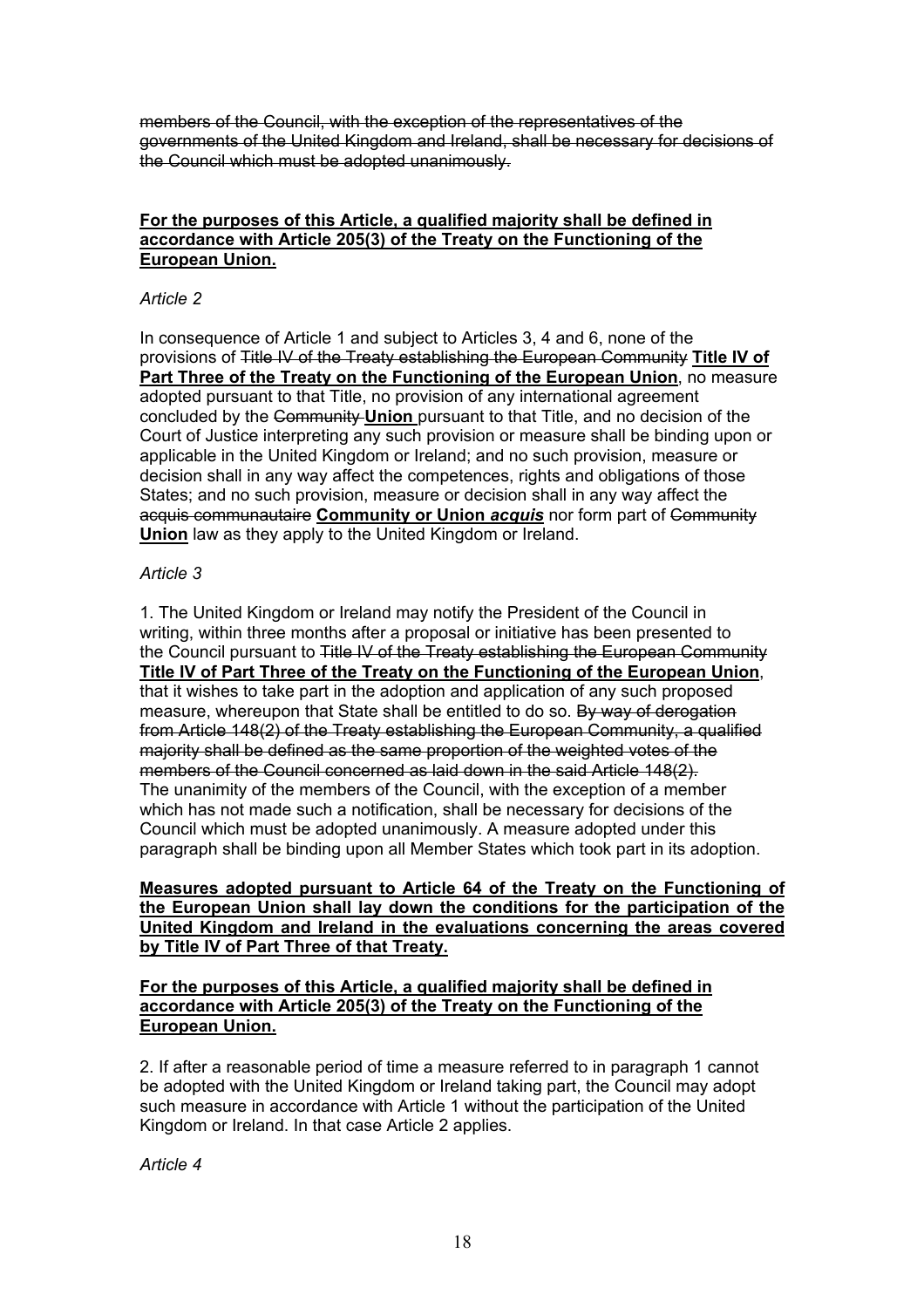The United Kingdom or Ireland may at any time after the adoption of a measure by the Council pursuant to Title IV of **Part Three of** the Treaty establishing the European Community **on the Functioning of the European Union** notify its intention to the Council and to the Commission that it wishes to accept that measure. In that case, the procedure provided for in Article 11(3) of the Treaty establishing the European Community **Article 280f(1) of the Treaty on the Functioning of the European Union** shall apply mutatis mutandis.

# *Article 4a*

**1. The provisions of this Protocol apply for the United Kingdom and Ireland also to measures proposed or adopted pursuant to Title IV of Part Three of the Treaty on the Functioning of the European Union amending an existing measure by which they are bound.**

**2. However, in cases where the Council, acting on a proposal from the Commission, determines that the non-participation of the United Kingdom or Ireland in the amended version of an existing measure makes the application of that existing measure inoperable for other Member States or the Union, it may urge them to make a notification under Articles 3 or 4. For the purposes of Article 3 a further period of two months starts to run as from the date of such determination by the Council.**

**If at the expiry of that period of two months from the Council's determination the United Kingdom or Ireland has not made a notification under Article 3 or Article 4, the existing measure shall no longer be binding or applicable upon it, unless the Member State concerned has made a notification under Article 4 before the entry into force of the amending measure. This shall take effect from the date of entry into force of the amending measure or of expiry of the period of two months, whichever is the later.**

**For the purpose of this paragraph, the Council shall, after a full discussion of the matter, act by a qualified majority of its members representing the Member States participating or having participated in the adoption of the amending measure. A qualified majority of the Council shall be defined in accordance with Article 205(3)(a) of the Treaty on the Functioning of the European Union.**

**3. The Council, acting by a qualified majority on a proposal from the Commission, may determine that the United Kingdom or Ireland shall bear the direct financial consequences, if any, necessarily and unavoidably incurred as a result of the cessation of its participation in the existing measure.**

# **4. This Article shall be without prejudice to Article 4.**

# *Article 5*

A Member State which is not bound by a measure adopted pursuant to Title IV of **Part Three of** the Treaty establishing the European Community **on the Functioning of the European Union** shall bear no financial consequences of that measure other than administrative costs entailed for the institutions, **unless all members of the Council, acting unanimously after consulting the European Parliament, decide otherwise**.

*Article 6*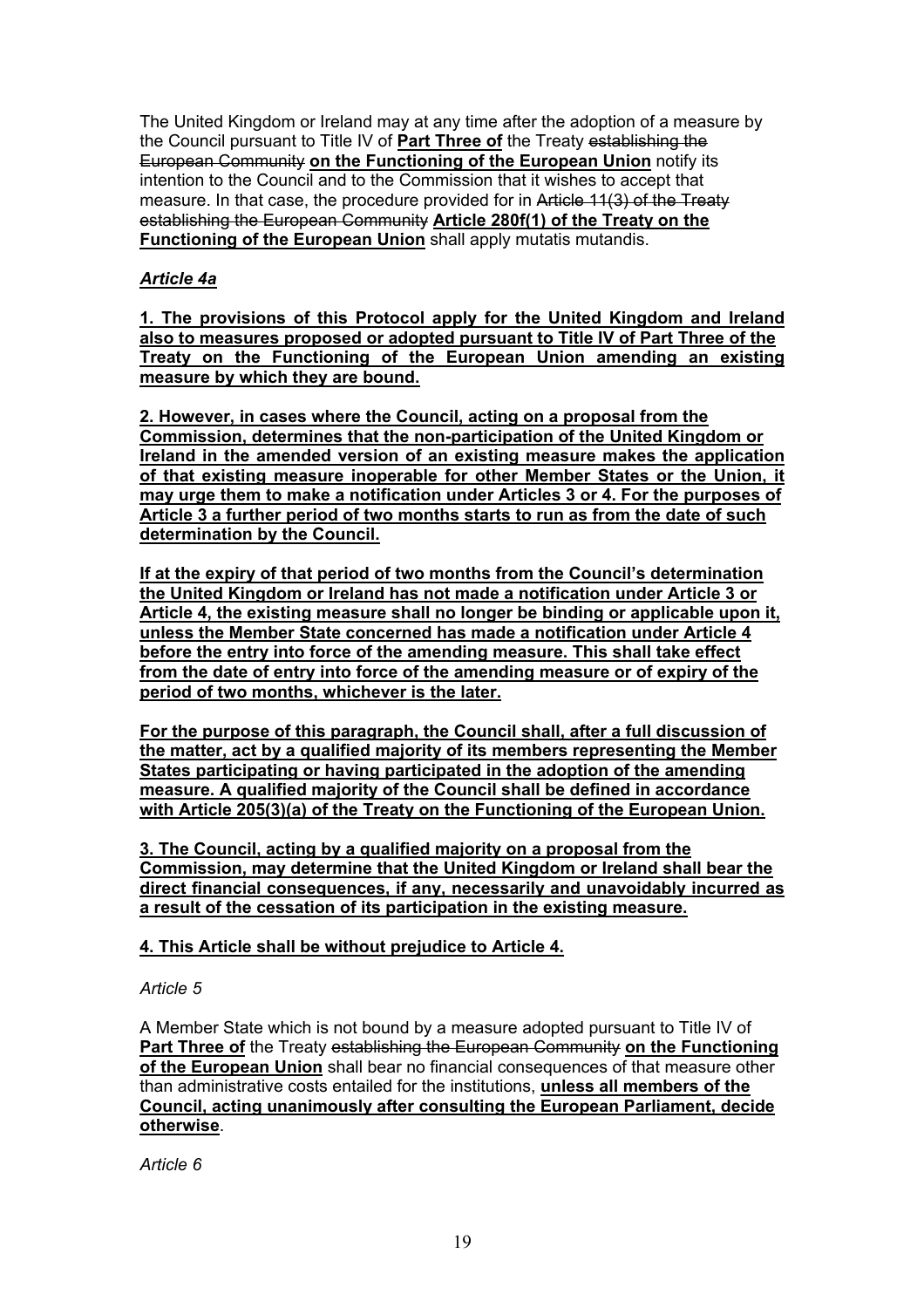Where, in cases referred to in this Protocol, the United Kingdom or Ireland is bound by a measure adopted by the Council pursuant to Title IV of **Part Three of** the Treaty establishing the European Community **on the Functioning of the European Union**, the relevant provisions of that Treaty, including Article 68, **the relevant provisions of the Treaties** shall apply to that State in relation to that measure.

# *Article 6a*

**The United Kingdom and Ireland shall not be bound by the rules laid down on the basis of Article 15a of the Treaty on the Functioning of the European Union which relate to the processing of personal data by Member States when carrying out activities which fall within the scope of Chapter 4 or Chapter 5 of Title IV of Part Three of that Treaty where the United Kingdom and Ireland are not bound by the rules governing the forms of judicial cooperation in criminal matters or police cooperation which require compliance with the provisions laid down on the basis of Article 15a.**

#### *Article 7*

Articles 3 and 4 **3, 4 and 4a** shall be without prejudice to the Protocol integrating the Schengen acquis into **Protocol on the Schengen acquis integrated into** the framework of the European Union.

#### *Article 8*

Ireland may notify the President of the Council in writing that it no longer wishes to be covered by the terms of this Protocol. In that case, the normal treaty provisions will apply to Ireland.

# *Article 9*

# **With regard to Ireland, this Protocol shall not apply to Article 67a of the Treaty on the Functioning of the European Union.**

#### *Comments:*

*Although the text of this Protocol continues to refer to Title IV of the TEC (updated to refer to Title IV of Part Three of the Treaty on the Functioning of the European Union), this amounts to widening the scope of the Protocol because Title IV will now include provisions relating to police and criminal law.* 

*This can be compared to Protocol 19 of the Constitutional Treaty, which would have limited its scope as follows:* 

*Subject to Article 3, the United Kingdom and Ireland shall not take part in the adoption by the Council of proposed measures pursuant to Section 2 or Section 3 of Chapter IV of Title III of Part III of the Constitution or to Article III-260 thereof, insofar as that Article relates to the areas covered by those Sections, to Article III-263 or to Article III-275(2)(a) of the Constitution.* 

*This referred to measures concerning asylum and immigration law, civil law, evaluation of JHA policies, administrative cooperation, and the exchange of police information. There was no opt-out for the UK or Ireland regarding any other aspect of policing or criminal law.*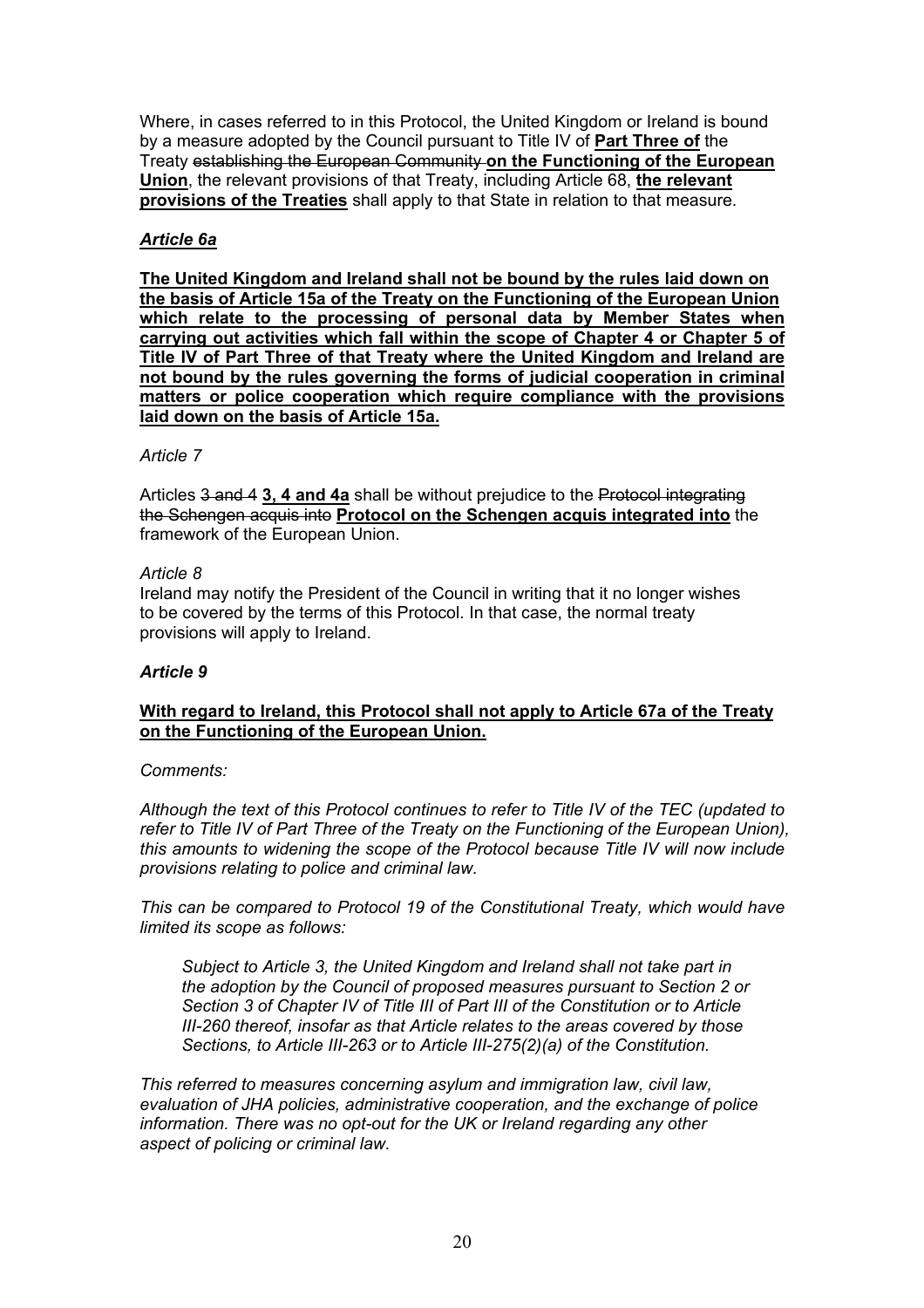# **Annex IV**

# **UK and Irish opt-outs over immigration, asylum and civil law in practice**

# **1. Asylum**

*a) Adopted measures (UK opt in to all; Ireland opt in to all except no. 4, including opt-in to 3 after its adoption)* 

- 1. Decision 2000/596/EC on European refugee fund (OJ 2000 L 252/12)
- 2. Regulation 2725/2000 on Eurodac (OJ 2000 L 316/1)
- 3. Directive 2001/55 on temporary protection (OJ 2001 L 212/12)
- 4. Directive 2003/9 on reception conditions (OJ 2003 L 31/18)
- 5. Dublin II Regulation 343/2003 (OJ 2003 L 50/1)

6. Directive 2004/83 on refugee/subsidiary protection definition and content (OJ 2004 L 304/12)

7. Decision on second European Refugee Fund (OJ 2004 L 252/12)

8. Directive 2005/85 on asylum procedures (OJ 2005 L 326/13)

9. Refugee Fund Decision (OJ 2007 L 144/1)

*b) Proposed measures (UK and Ireland opt in to all of 1-4 except no. 3; no decision yet on 5-8)* 

1) Dublin II Regulation – recast – COM (2008) 815, Dec. 2008

2) Directive on reception conditions – recast - COM (2008) 825, Dec. 2008

- 3) Reg on European asylum support office COM (2009) 66, Feb. 2009
- 4) amendment to Decision on European Refugee Fund COM (2009) 67, Feb. 2009

5) amendment to Decision on European Refugee Fund – resettlement - COM (2009) 456, Sep. 2009

6) Eurodac Regulation – recast – COM (2009) 342, Sep. 2009

7) recast of Directive 2004/83 - COM (2009) 551, Oct. 2009

8) recast of Directive 2005/85 - COM (2009) 554, Oct. 2009

# **2. Legal Migration**

*a) Adopted measures (UK opt in to 1, 2, 8, 9 and 10; Ireland opt in to 2, 6, 8, 9, 10 and later opt in to 1)* 

1. Reg. 1030/2002 on residence permit format (OJ 2002 L 157/1)

- 2. Reg. 859/2003 on 3rd-country nationals' social security (OJ 2003 L 124/1)
- 3. Directive 2003/86 on family reunion (OJ 2003 L 251/12)
- 4. Long-term residents Directive 2003/109 (OJ 2004 L 16/44)

5. Directive 2004/114 on migration of third-country students, pupils, trainees & volunteers (OJ 2004 L 375/12)

6. Directive 2005/71 on admission of researchers (OJ 2005 L 289/15)

7. Recommendation on admission of researchers (OJ 2005 L 289/26)

8. Decision on asylum and immigration information exchange (OJ 2006 L 283/40)

9. Decision establishing European integration Fund (OJ 2007 L 168/18)

10. Reg. 330/2008 amending Reg. 1030/2002 to insert biometrics (OJ 2008 L 115/1)

11. Directive 2009/50 on the conditions of entry and residence of third-country nationals for the purposes of highly qualified employment – 'Blue Card' Directive – OJ 2009 L 155/17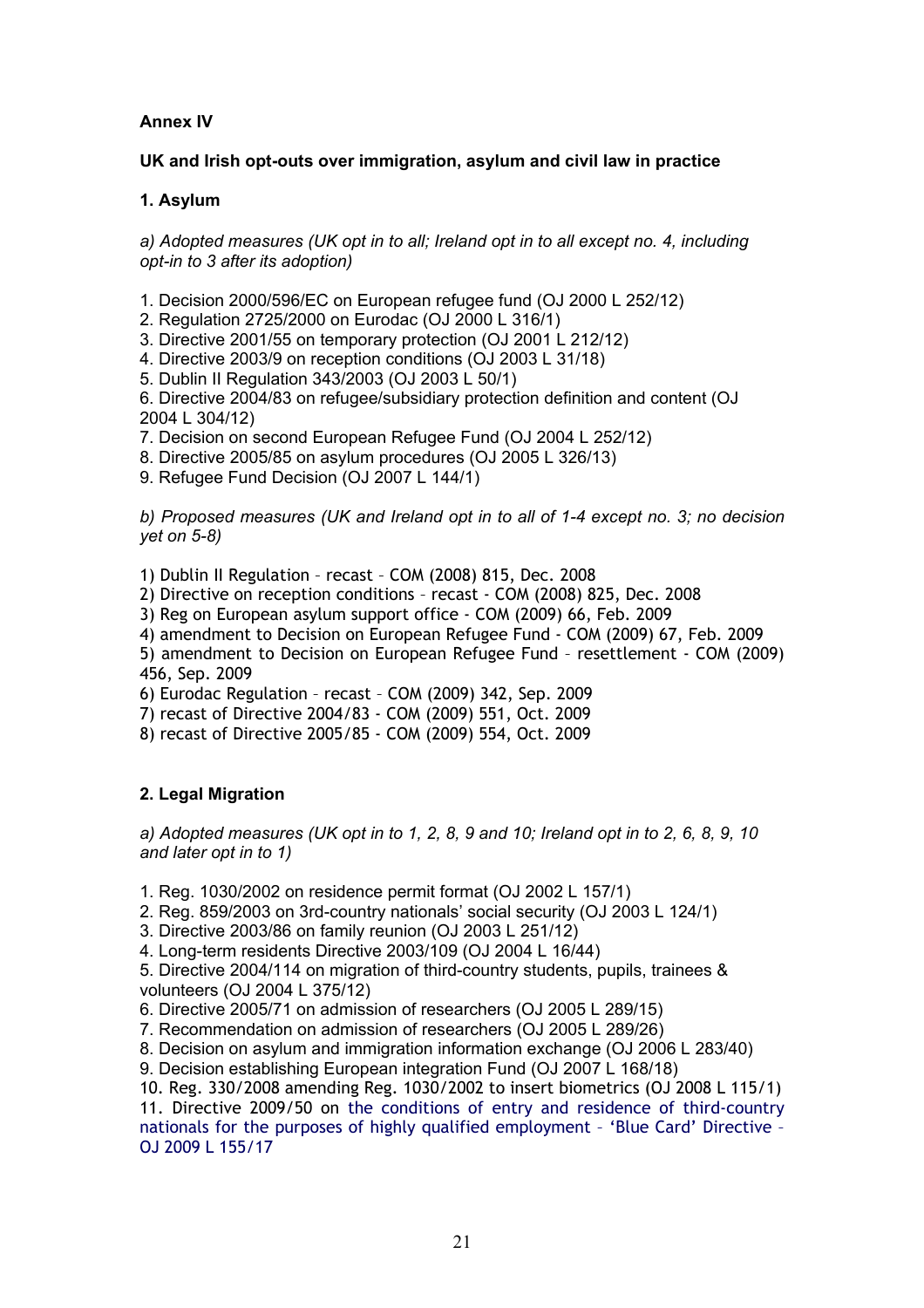*Proposed measures (UK opt out of all; Ire opt out of all except 2)* 

1. Directive extending Dir. 2003/109 to refugees and beneficiaries of subsidiary protection (COM (2007) 298, 6 June 2007)

2. Regulation extending Regulation 883/2004 on social security for EU citizens to third-country nationals who move within the EC (COM (2007) 439, 23 July 2007) 3. Directive on a single application procedure for a single permit for third-country nationals to reside and work in the territory of a Member State and on a common set of rights for third-country workers legally residing in a Member State (COM (2007) 638, 23 Oct. 2007)

# **3. Borders and Visas**

*a) Adopted measures [UK & Ireland have opted out of all measures except UK opt in to 6, 7]* 

- 1. Reg. 539/2001 establishing visa list (OJ 2001 L 81/1)
- 2. Reg. 789/2001 on procedure for amending CCI (OJ 2001 L 116/2)
- 3. Reg. 790/2001 on procedure for amending borders manual (OJ 2001 L 116/5)
- 4. Reg. 1091/2001 on freedom to travel for holders of long-term visas (OJ 2001 L 150/4)
- 5. Reg. 2414/2001 moving Romania to visa 'white list' (OJ 2001 L 327/1)

6. Reg. 333/2002 on visa stickers for persons coming from unrecognised entities (OJ 2002 L 53/4)

- 7. Reg. 334/2002 amending Reg. 1683/95 on common visa format (OJ 2002 L 53/7)
- 8. Reg. 415/2003 on visas at the border and visas for seamen (OJ 2003 L 64/1)
- 9. Reg. 453/2003 on visa list (OJ 2003 L 69/10)
- 10. Reg. 693/2003 on FTD and FRTD (OJ 2003 L 99/8)
- 11. Reg. 694/2003 on format for FTD and FRTD (OJ 2003 L 99/15)
- 12. Reg 1295/2003 re special rules for Olympic games (OJ 2003 L 183/1)
- 13. Decision on border crossing points (OJ 2004 L 261/119)
- 14. Decision establishing Visa Information System (VIS) (OJ 2004 L 213/5)
- 15. Reg. 2007/2004 establishing External Borders Agency (OJ 2004 L 349/1)
- 16. Reg. 2133/2004 on biometric features in EU passports (OJ 2004 L 369/5)
- 17. Reg. 2252/2004 requiring stamping of passports at ext. borders (OJ 2004 L 385/1)

18. Reg. 851/2005 on reciprocity for visas, amending Reg. 539/2001 (OJ 2005 L 141/3)

19. Recommendation on visa issuing for researchers (OJ 2005 L 289/23)

- 20. Reg. 2046/2005 on Olympic visas: OJ 2005 L 334/1
- 21. Reg. 562/2006, borders code: OJ 2006 L 105/1
- 22. Two decisions on transit through new MS, Switzerland (OJ 2006 L 167)
- 23. Reg on local border traffic (OJ 2006 L 405)
- 24. Reg amending visa list (OJ 2006 L 405)
- 25. Border Fund Decision (OJ 2007 L 144/22)
- 26. Reg 863/2007 on border guard teams (OJ 2007 L 199/30)
- 27. Reg. 296/2008 amending Borders Code (OJ 2008 L 97/60)
- 28. Decisions on transit through Romania, Bulgaria, Switzerland (OJ 2008 L 161)
- 29. Reg. 767/2008 establishing Visa Information System (OJ 2008 L 218/60)
- 30. Reg. 856/2008 amending visa format Reg. (OJ 2008 L 235/1)
- 31. Reg. 1104/2008 on migration from SIS to SIS II (OJ 2008 L 299/1)
- 32. Reg. 81/2009 amending Borders Code (OJ 2009 L 35/56)
- 33. Reg. 390/2009 on biometric visas (OJ 2009 L 131/1)
- 34. Reg. 444/2009 amending Reg. 2252/2004 (OJ 2009 L 142/1)
- 35. Reg. 810/2009 establishing visa Code (OJ 2009 L 243/1)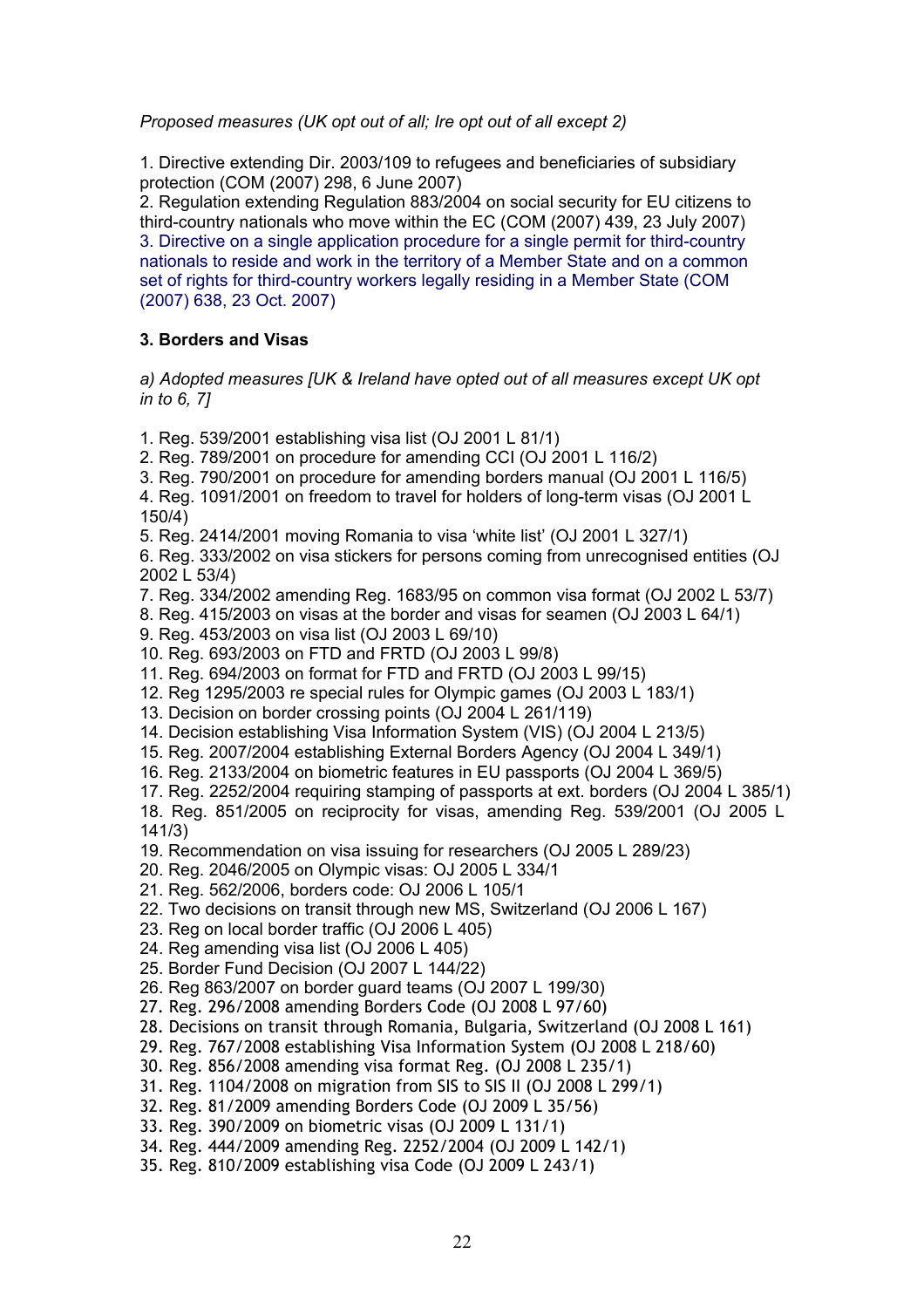*Proposed measures (UK opt in to 2, 4 and 5)* 

1. Reg codifying Regulations establishing EC visa list (COM (2008) 761, 28 Nov. 2008) 2*.* Reg codifying Regulations establishing EC visa format (COM (2008) 891, 19 Dec. 2008)

3. Regs on long-term visas (COM (2009) 90 and 91, Feb. 2009)

4. Reg on Schengen evaluation (COM (2009) 102, March 2009)

5. Reg establishing agency to manage VIS, SIS and Eurodac (COM (2009) 293, June 2009)

6. Reg amending Reg establishing EC visa list (COM (2009) 366, 15 July 2009)

# **4. Irregular Migration**

*a) Adopted measures [UK opt-in to all except 5, 9, 10, 14, 16 and 17; Ire opt-in to all except 1 ,2, 3, 5, 8, 9, 10, 14, 16 and 17; Ire will participate in 1-3 when the decision on Irish part-participation in Schengen is applicable]* 

1. Directive 2001/40 on mutual recognition of expulsion decisions (OJ 2001 L 149/34)

- 2. Directive 2001/51 on carrier sanctions (OJ 2001 L 187/45)
- 3. Regulation 2424/2001 on funding SIS II (OJ 2001 L 328/4)
- 4. Directive 2002/90 on facilitation of illegal entry and residence (OJ 2002 L 328)
- 5. Directive 2003/110 on transit for expulsion by air (OJ 2003 L 321/26)
- 6. Reg. 378/2004 on procedure for amendments to Sirene manual (OJ 2004 L 64)
- 7. Reg. 377/2004 on ILO network (OJ 2004 L 64/1)
- 8. Decision on costs of expulsion (OJ 2004 L 60/55)
- 9. Dir. 2004/81 on res. permits for trafficking victims (OJ 2004 L 261/19)

10. Reg. 871/2004 on new functionalities for SIS (OJ 2004 L 162/29)

- 11. Directive 2004/82 on transmission of passenger data (OJ 2004 L 261/64)
- 12. Decision on joint flights for expulsion (OJ 2004 L 261/28)
- 13. Decision on early warning system (OJ 2005 L 83/48)
- 14. SIS II Regulation (OJ 2006 L 381)
- 15. Return Fund Decision (OJ 2007 L 144/45)

16. Directive 2008/115 (Returns Directive) (OJ 2008 L 348/98)

17. Directive 2009/52 on sanctions for employers of irregular migrants (OJ 2009 L 168/24)

# *Proposed measures (UK opt in)*

1. Reg amending Reg establishing ILO network (COM (2009) 322, July 2009)

# **5. External treaties**

*Readmission [UK opt in to all]* 

- Hong Kong (OJ 2004 L 17/23): in force 1.3.04 (OJ 2004 L 64/38)

- Macao (OJ 2004 L 143/97); in force 1.6.2004
- Sri Lanka (OJ 2005 L 124/43); in force 1.5.2005
- Albania (OJ 2005 L 124); in force 1.5.2006
- Russia (OJ 2007 L 129)
- Ukraine, Serbia, Montenegro, Bosnia, Former Yugoslav Republic of Macedonia and Moldova – (OJ 2007 L 332 and 334)

- Pakistan – proposal for signature, March 2009 (COM (2009) 106)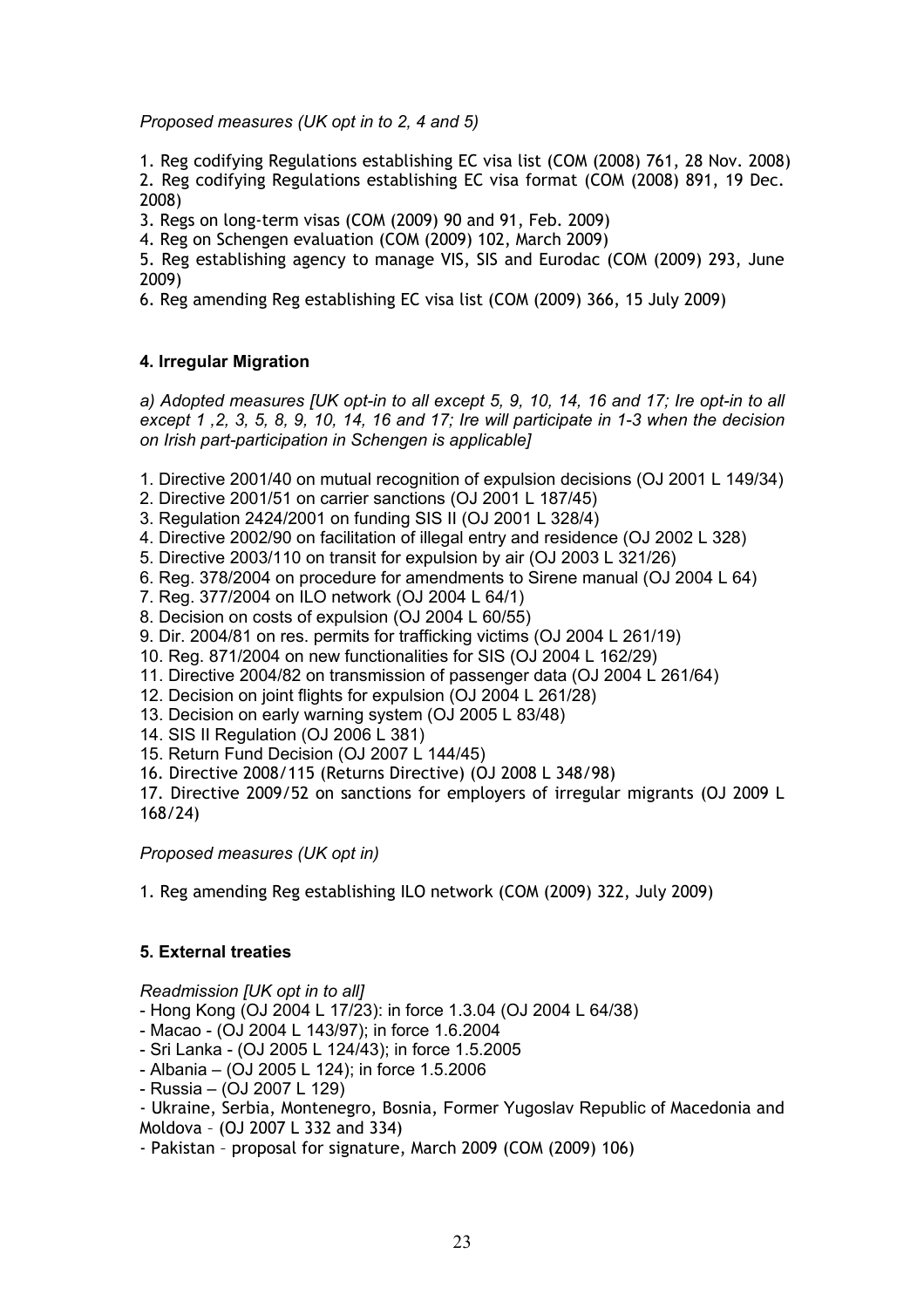*Other external treaties* 

- EC/Norway/Iceland re: Dublin Convention (OJ 2001 L 93): UK, Ire opt in

- EC & Switzerland treaties re Schengen, Dublin: not yet in force; UK, Ire position not clear

- 'Approved Destination Status' treaty with China: (OJ 2004 L 83/12); in force 1.5.2004: UK, Ire opt out

- Dublin treaty with Denmark: in force, 1 April 2006 (OJ 2006 L 66/38): UK, Ire opt in

- visa facilitation agreement with Russia OJ 2007 L 129: UK, Ire opt out

- visa facilitation agreements with Ukraine, Serbia, Montenegro, Bosnia, Macedonia, Albania and Moldova: OJ 2007 L 332 and 334 – in force 1 Jan. 2008 – UK, Ire opt out

# **7. Other**

- ARGO Decision 2002/463, OJ 2002 L 161/11; amended Dec. 2004 (OJ 2004 L 371/48): UK opt in, Ire opt out

- Decision establishing migration network: OJ 2008 L 131/7 – UK opt in, Ire opt in later

# **8. Civil law**

*a) adopted measures (UK, Ire opt in to all; UK opt-in to 18 and 20 only after adoption)* 

1. Regulation 1346/2000 on insolvency proceedings (OJ 2000 L 160/1)

2. Regulation 1347/2000 on jurisdiction over and enforcement of matrimonial and custody judgments (OJ 2000 L 160/19)

3. Regulation 1348/2000 on service of documents (OJ 2000 L 160/37)

4. Regulation 44/2001 on jurisdiction over and enforcement of civil and commercial judgments (OJ 2001 L 12/1)

5. Regulation 290/2001 on Grotius programme for civil law in 2001 (OJ 2001 L 43/1)

6. Regulation 1206/2001 - evidence in civil and commercial matters (OJ 2001 L 174/1)

7. Decision 2001/470 on European Judicial Network on civil and commercial matters (OJ 2001 L 174/25)

8. Regulation 743/2002 - civil law funding (OJ 2002 L 115/1)

9. Directive 2003/8 on legal aid (OJ 2003 L 26/41)

10. Regulation 2201/2003 on parental responsibility (OJ 2003 L 338/1)

11. Regulation 805/2004 on European enforcement order (OJ 2004 L 143/15)

12. Regulation 1896/2006 - European order for payment procedure (OJ 2006 L 399/1)

13. Regulation 861/2007 - European small claims procedure (OJ 2007 L 199/1)

14. Regulation 864/2007 on the law applicable to non-contractual obligations

('Rome II') (OJ 2007 L 199/40)

15. Decision establishing European 'Civil Justice' programme (OJ 2007 L 257/16)

16. Regulation 1393/2007 on the service of documents (OJ 2007 L 324/79)

17. Directive 2008/52 on mediation (OJ 2008 L 136/3)

18. Regulation 593/2008 on 'Rome I' (choice of law for contractual obligations) (OJ 2008 L 177/6)

19. Regulation 1103/2008 revising 'Dublin II' Regulation and civil law measures (OJ 2008 L 304/80)

20. Regulation 4/2009 on maintenance obligations (OJ 2009 L 7/1)

21. Decision amending Decision on judicial network (OJ 2009 L 168/35)

22. Reg 662/2009 on Member States' negotiation and conclusion of external treaties relating to maintenance, divorce and parental responsibility (OJ 2009 L 200/25)